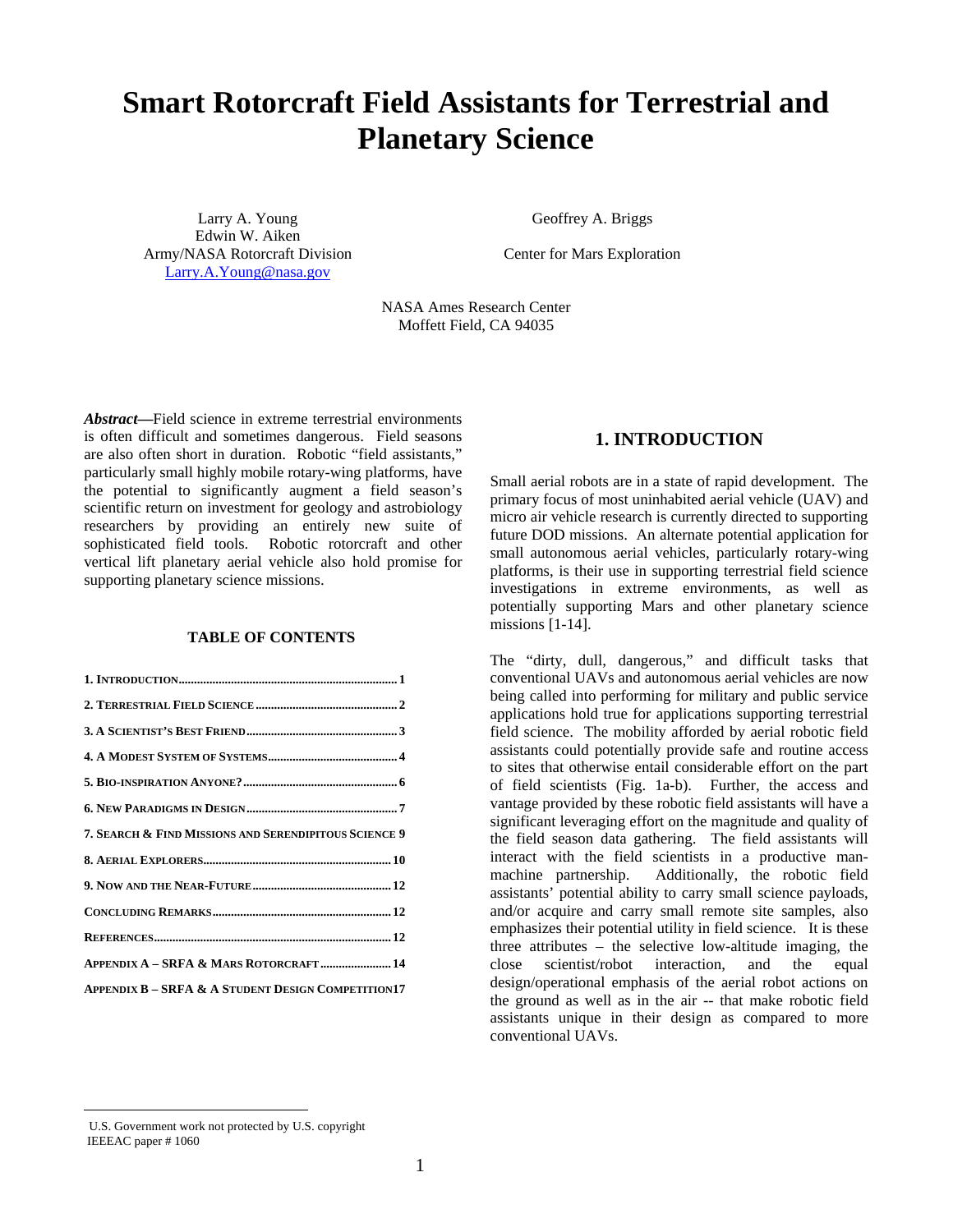| <b>Report Documentation Page</b>                                                                                                                                                                                                                                                                                                                                                                                                                                                                                                                                                                                                                                                                                                                                                                                                                                   |                                                                                |                              |                                                   | Form Approved<br>OMB No. 0704-0188 |                            |
|--------------------------------------------------------------------------------------------------------------------------------------------------------------------------------------------------------------------------------------------------------------------------------------------------------------------------------------------------------------------------------------------------------------------------------------------------------------------------------------------------------------------------------------------------------------------------------------------------------------------------------------------------------------------------------------------------------------------------------------------------------------------------------------------------------------------------------------------------------------------|--------------------------------------------------------------------------------|------------------------------|---------------------------------------------------|------------------------------------|----------------------------|
| Public reporting burden for the collection of information is estimated to average 1 hour per response, including the time for reviewing instructions, searching existing data sources, gathering and<br>maintaining the data needed, and completing and reviewing the collection of information. Send comments regarding this burden estimate or any other aspect of this collection of information,<br>including suggestions for reducing this burden, to Washington Headquarters Services, Directorate for Information Operations and Reports, 1215 Jefferson Davis Highway, Suite 1204, Arlington<br>VA 22202-4302. Respondents should be aware that notwithstanding any other provision of law, no person shall be subject to a penalty for failing to comply with a collection of information if it<br>does not display a currently valid OMB control number. |                                                                                |                              |                                                   |                                    |                            |
| 1. REPORT DATE<br><b>MAR 2004</b>                                                                                                                                                                                                                                                                                                                                                                                                                                                                                                                                                                                                                                                                                                                                                                                                                                  |                                                                                | 2. REPORT TYPE               |                                                   | <b>3. DATES COVERED</b>            | 00-00-2004 to 00-00-2004   |
| <b>4. TITLE AND SUBTITLE</b>                                                                                                                                                                                                                                                                                                                                                                                                                                                                                                                                                                                                                                                                                                                                                                                                                                       |                                                                                |                              |                                                   | 5a. CONTRACT NUMBER                |                            |
|                                                                                                                                                                                                                                                                                                                                                                                                                                                                                                                                                                                                                                                                                                                                                                                                                                                                    | <b>Smart Rotorcraft Field Assistants for Terrestrial and Planetary Science</b> |                              |                                                   | 5b. GRANT NUMBER                   |                            |
|                                                                                                                                                                                                                                                                                                                                                                                                                                                                                                                                                                                                                                                                                                                                                                                                                                                                    |                                                                                |                              |                                                   |                                    | 5c. PROGRAM ELEMENT NUMBER |
| 6. AUTHOR(S)                                                                                                                                                                                                                                                                                                                                                                                                                                                                                                                                                                                                                                                                                                                                                                                                                                                       |                                                                                |                              |                                                   | 5d. PROJECT NUMBER                 |                            |
|                                                                                                                                                                                                                                                                                                                                                                                                                                                                                                                                                                                                                                                                                                                                                                                                                                                                    |                                                                                |                              |                                                   | 5e. TASK NUMBER                    |                            |
|                                                                                                                                                                                                                                                                                                                                                                                                                                                                                                                                                                                                                                                                                                                                                                                                                                                                    |                                                                                |                              |                                                   | 5f. WORK UNIT NUMBER               |                            |
| 7. PERFORMING ORGANIZATION NAME(S) AND ADDRESS(ES)<br>8. PERFORMING ORGANIZATION<br><b>REPORT NUMBER</b><br><b>US Army Aviation and Missile Command, Army/NASA Rotorcraft</b><br>Division, Ames Research Center, Moffett Field, CA, 94035                                                                                                                                                                                                                                                                                                                                                                                                                                                                                                                                                                                                                          |                                                                                |                              |                                                   |                                    |                            |
|                                                                                                                                                                                                                                                                                                                                                                                                                                                                                                                                                                                                                                                                                                                                                                                                                                                                    | 9. SPONSORING/MONITORING AGENCY NAME(S) AND ADDRESS(ES)                        |                              | 10. SPONSOR/MONITOR'S ACRONYM(S)                  |                                    |                            |
|                                                                                                                                                                                                                                                                                                                                                                                                                                                                                                                                                                                                                                                                                                                                                                                                                                                                    |                                                                                |                              | NUMBER(S)                                         | 11. SPONSOR/MONITOR'S REPORT       |                            |
| 12. DISTRIBUTION/AVAILABILITY STATEMENT<br>Approved for public release; distribution unlimited                                                                                                                                                                                                                                                                                                                                                                                                                                                                                                                                                                                                                                                                                                                                                                     |                                                                                |                              |                                                   |                                    |                            |
| 13. SUPPLEMENTARY NOTES                                                                                                                                                                                                                                                                                                                                                                                                                                                                                                                                                                                                                                                                                                                                                                                                                                            | 2004 IEEE Aerospace Conference, Big Sky, MT, March 2004                        |                              |                                                   |                                    |                            |
| 14. ABSTRACT<br>Field science in extreme terrestrial environments is often difficult and sometimes dangerous. Field seasons<br>are also often short in duration. Robotic ?field assistants,? particularly small highly mobile rotary-wing<br>platforms, have the potential to significantly augment a field season?s scientific return on investment for<br>geology and astrobiology researchers by providing an entirely new suite of sophisticated field tools. Robotic<br>rotorcraft and other vertical lift planetary aerial vehicle also hold promise for supporting planetary science<br>missions.                                                                                                                                                                                                                                                           |                                                                                |                              |                                                   |                                    |                            |
| <b>15. SUBJECT TERMS</b>                                                                                                                                                                                                                                                                                                                                                                                                                                                                                                                                                                                                                                                                                                                                                                                                                                           |                                                                                |                              |                                                   |                                    |                            |
| 16. SECURITY CLASSIFICATION OF:                                                                                                                                                                                                                                                                                                                                                                                                                                                                                                                                                                                                                                                                                                                                                                                                                                    |                                                                                |                              | 17. LIMITATION OF                                 | 18. NUMBER                         | 19a. NAME OF               |
| a. REPORT<br>unclassified                                                                                                                                                                                                                                                                                                                                                                                                                                                                                                                                                                                                                                                                                                                                                                                                                                          | b. ABSTRACT<br>unclassified                                                    | c. THIS PAGE<br>unclassified | <b>ABSTRACT</b><br>Same as<br><b>Report (SAR)</b> | OF PAGES<br>18                     | <b>RESPONSIBLE PERSON</b>  |

**Standard Form 298 (Rev. 8-98)**<br>Prescribed by ANSI Std Z39-18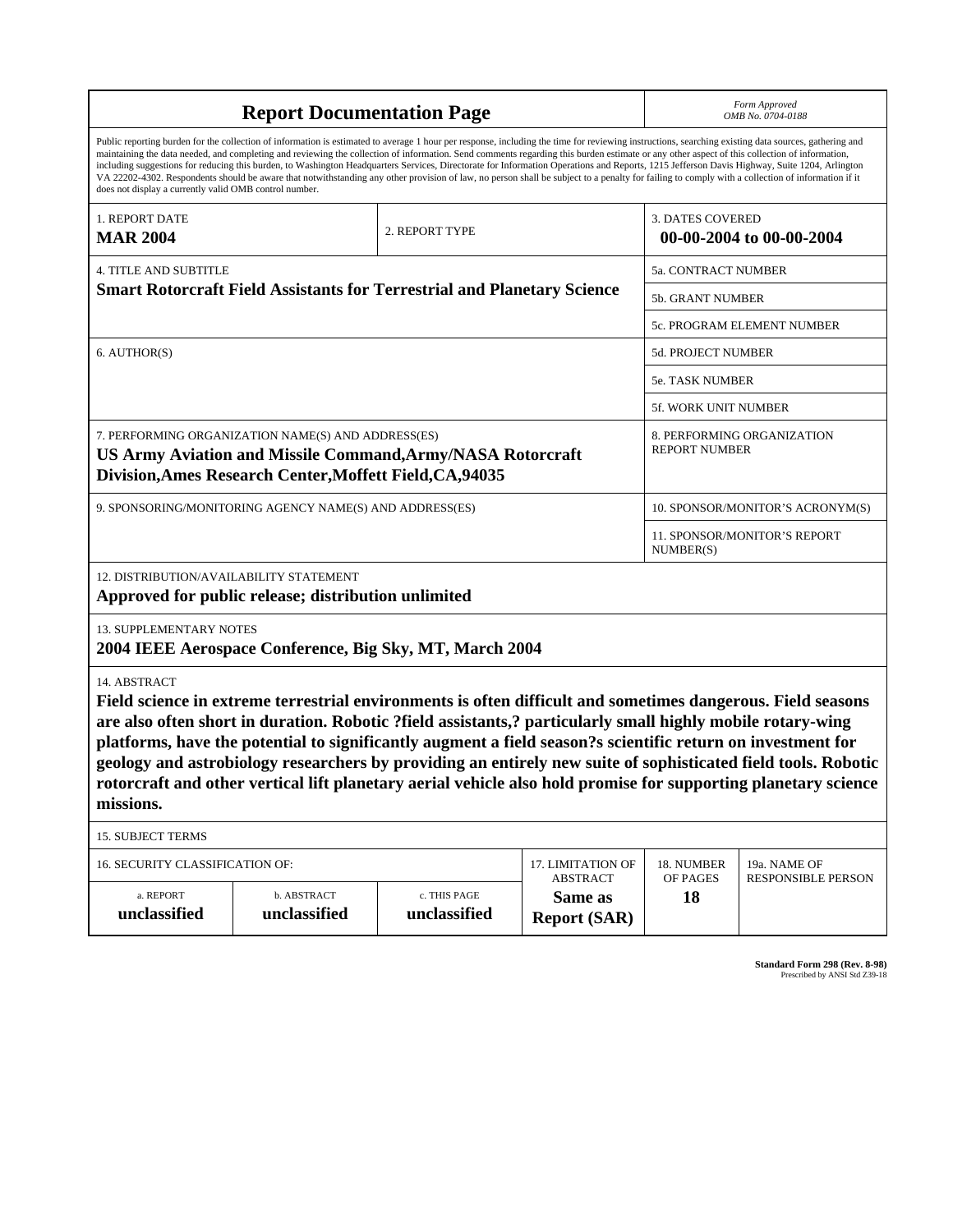



Fig. 1 – Gaining Access to Sites: (a) walking, climbing, and treking by ATV, or (b) making use of aerial robotic field assistants (downward-pointing aerial view)

Ongoing research at NASA Ames Research Center is examining the technical challenges of developing smart rotorcraft field assistants (SRFA) and their application to terrestrial field science -- refer to Fig. 2. The implications of this aerial robotic work are also being considered in the context of potential future planetary science missions employing vertical lift planetary aerial vehicles [2-9]. This work complements other ongoing research projects at NASA Ames on rotary-wing UAVs [42] and microrotorcraft [27].

Limited experimentation to date with simple radiocontrolled (RC) and/or automated surrogate aerial vehicles has just begun to demonstrate the potential of robotic field assistants. A number of unique technology challenges have been identified for the development of SRFA. The work discussed in this paper is the first preliminary steps in an important new area of research in robotics and rotary-wing vehicle systems.



Fig. 2 -- *Photo-composite* of Possible Field Deployment of SRFA

There are unique demands – as compared to conventional UAV applications -- that will be placed upon robotic aerial field assistants for terrestrial science investigations in extreme environments. To better understand what these unique requirements might be, it is necessary to appreciate the types of field science being conducted by NASA and academia researchers [28-41].

#### **2. TERRESTRIAL FIELD SCIENCE**

Astrobiology and geological investigations at extreme environment field sites pose considerable challenges for researchers in terms of limited resources, including time, and productivity. The use of Mars-analog sites on Earth to support planetary science investigations has blossomed over the last several years. As such, it is increasingly important to consider empowering geologists and astrobiologists with automation tools and robotic systems that can assist them in their scientific endeavors. In many cases, the field scientist relies upon satellite and high-altitude aerial imagery to provide context for their on-the-ground field measurements and observations. For example, several small valley forming geological processes (sapping, glacial-melt waterrunoff, and glacial advance/retreat trough forming) in terrestrial sites have only been recognized in their analogous form on Mars by comparing satellite and aerial images between the two [30, 36, 38, 39]. Not much work has been performed with low-altitude flights over Mars analog sites, the exceptions being [16, 22-24], but this type of aerial survey shows promise for future investigations.

Why small rotorcraft for these notional robotic field assistants versus other types of aerial vehicle configurations? For the same reason conventional manned helicopters are such flexible aerial platforms for terrestrial exploration and transportation: the ability to hover and fly at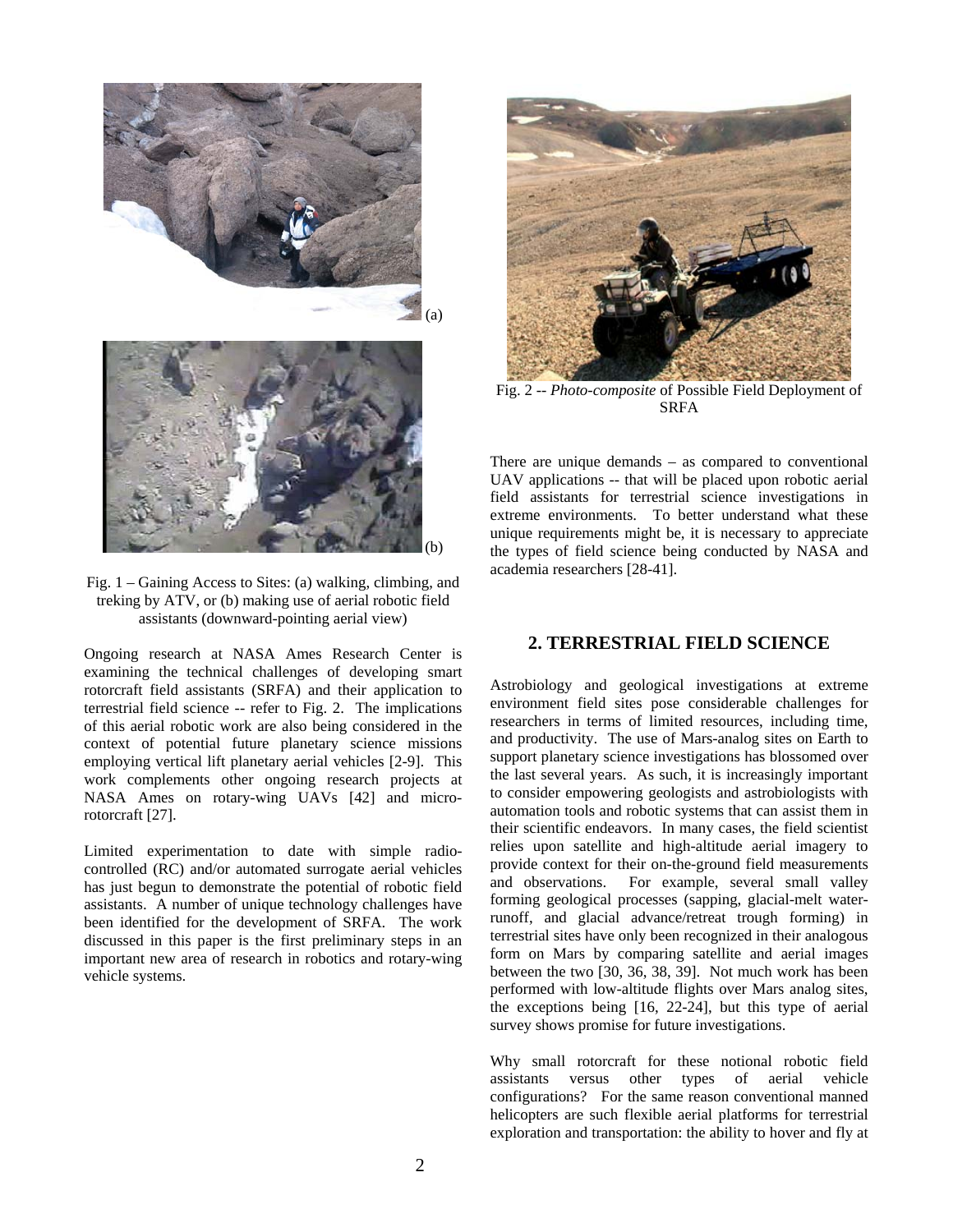low-speeds and to take-off and land at unprepared remote sites.

It is also envisioned, though, that field scientists will ideally employ a suite of robotic assistants and automated tools to aid in the conduct of their research. Such a "system of systems" would in addition to SRFA include small fixedwing aerial explorers as well as robotic ground vehicles (rovers) to assist them.

Table 1 is an attempt for illustrative purposes to match typical science objectives at extreme environment field sites with brief assertions on how SRFA might be able to assist the field scientists. This list of science objectives is tailored with the Haughton Crater Mars-analog site in mind. However, as the primary objectives of most NASA extreme environment field science emphasizes geological and biological studies, this a fairly representative list for other potential analog sites.

| Table 1 – Potential SRFA Contributions |  |
|----------------------------------------|--|
|----------------------------------------|--|

| <b>Science Objectives</b>                                                                                                            | <b>SRFA Contributions</b>                                                                                                                                                                  |
|--------------------------------------------------------------------------------------------------------------------------------------|--------------------------------------------------------------------------------------------------------------------------------------------------------------------------------------------|
|                                                                                                                                      |                                                                                                                                                                                            |
| Characterization<br>of<br>permafrost depth and density                                                                               | Multiple site acoustic sounding (speakers)<br>on footpads) & use of air-deployed<br>ground-penetrators                                                                                     |
| melt.<br>and/or<br>Snow<br>hydrodynamic, survey                                                                                      | Deploy 3-5 "remote site" science stations<br>with a utility-class (Yamaha RMAX)<br><b>SRFA</b>                                                                                             |
| Assess ongoing foreign flora<br>contamination of Devon<br>Island site                                                                | Make<br>assessments<br>through<br>a<br>combination of imaging, samples, and<br>snesor deployments                                                                                          |
| Expand<br>upon<br>geology/mineralogy surveys<br>of coastline                                                                         | Participate in a Humvee trek across<br>Devon Island; provide<br>contextual<br>imaging                                                                                                      |
| Assess glacier morphology                                                                                                            | Participate in a Humvee trek across<br>Island; provide<br>Devon<br>contextual<br>imaging; can deploy network of small<br>sensors<br>track glacial<br>$\mathbf{f}$<br>retreat<br>mechanisms |
| Continue assessment<br>of<br>biology of impact craters                                                                               | Comprehensively map (quasi-3D with<br>image sets) Haughton<br>stereoscopic<br>Crater interior                                                                                              |
| Improve understanding<br>of<br>gully formation in valleys                                                                            | Perform high-resolution imaging<br>of<br>gullies and air-deploy sensor packages                                                                                                            |
| Understanding biochemical<br>and paleo-fossil implications<br>of hydrothermal vents                                                  | Perform sampling missions using robotic<br>arms and devices                                                                                                                                |
| Examine<br>the<br>ground/atmospheric<br>heat<br>transfer mechanisms<br>to<br>understand local climatology<br>during seasonal changes | Use IR imaging device to perform night<br>surveys of Devon Island (non-summer-<br>season<br>sensing/imaging; refer<br>to<br>Appendix B)                                                    |
| Polar bear sentry                                                                                                                    | --                                                                                                                                                                                         |

#### **3. A SCIENTIST'S BEST FRIEND**

Recent experience at Mars-analog sites, such as Haughton Crater, Devon Island, Canada, suggests that the use of small aerial vehicles can provide as a minimum a valuable "ondemand," personalized, aerial imagery capability [15-16]. However, such informal technology experiments and demonstrations only hint at what might be theoretically possible with SRFA robotic agents acting in quasipartnership with field scientists.

A representative sampling of field science being conducted at Mars-analog and/or terrestrial extreme environments can be found in [28-41]. A SRFA agent should, as a minimum, be able to assist in this general type of field science. One configuration, and size, of vehicle, though, is unlikely to meet all science objectives.

Smart rotorcraft field assistants can be categorized into a number of notional classes of vehicle, with unique function and roles, and attributes as noted in Table 2. A suite of vehicles and capabilities may need to be deployed during a given field season and/or research campaign in order to accomplish required goals.

For many of these applications and capabilities, SRFA will have more characteristics in common with notional micro air vehicles (MAVs) [49] – and micro-rotorcraft in particular [27] – than conventionally-sized UAVs and aerial vehicles. This is because SRFA and micro air vehicles both work at relatively low altitudes, in close proximity to people and objects on the ground, and depend upon close man/machine interaction to accomplish required goals. These systems embody/require a high level of personal utility. Correspondingly, many automation/operational models being developed for micro air vehicles will have great applicability to SRFA.

Manned aircraft have from their earliest inception supported terrestrial exploration and science. Recently fixed-wing UAVs (uninhabited aerial vehicles) and autonomous rotorcraft have also begun to play a part in terrestrial field science. Most of the precursor work using autonomous rotorcraft to conduct field science has focussed on volcanology [25-26].

Though proof-of-concept SRFA field testing at NASA Ames has primarily relied to-date upon small radiocontrolled helicopters (ranging from 1-6 kg in gross weight) a high-level of autonomy must be imbued into future SRFA platforms. Thus the aerial robot can be treated more as a true field tool than as flying vehicle.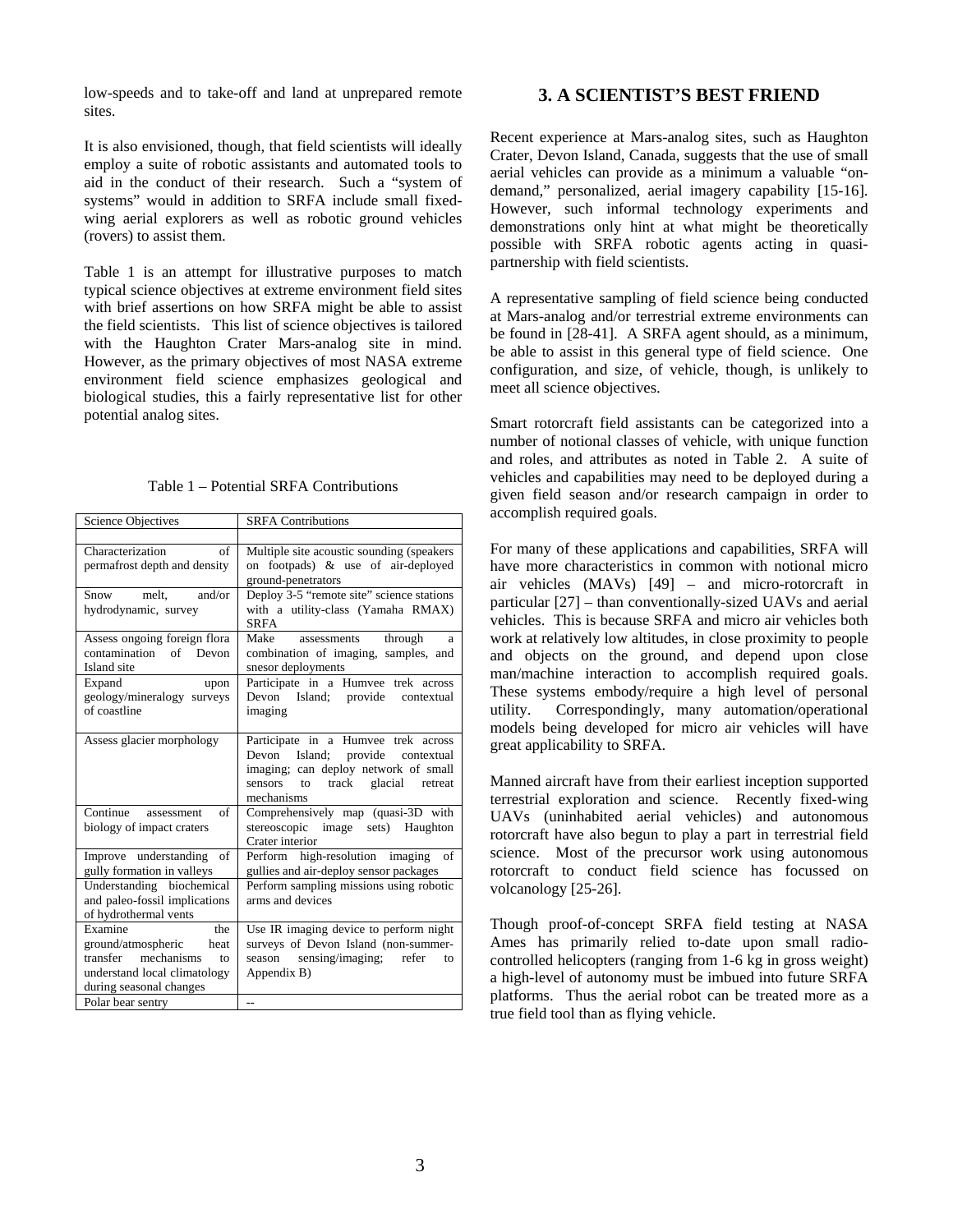| <b>Type/Class</b>  | <b>Function/Role</b> | <b>Attributes</b>                                                                                                       |
|--------------------|----------------------|-------------------------------------------------------------------------------------------------------------------------|
|                    |                      |                                                                                                                         |
| $1-2$ kg           | Pop-Up Observer      | Derivative of current technology radio-controlled helicopters, or even simple devices such as ground-spun-up release    |
|                    |                      | and launch rotors                                                                                                       |
| $10-25$ kg         | Close-Range          | • Carries onboard, perhaps modular and swappable, science instrumentation packages                                      |
|                    | Surveyor             | • Carries & deploys air-released probes and sensors                                                                     |
|                    |                      | • Carries a suite of imaging cameras for detailed low-altitude surveys; as well as imagers for remote site (on the      |
|                    |                      | ground) characterization                                                                                                |
| $10-50 \text{ kg}$ | Sampler              | • Acquire and transport soil/rock samples ranging from 0.05 to 0.5 kg                                                   |
|                    |                      | • Have an operational range of 5-10 km                                                                                  |
|                    |                      | • Robotic arms, actuators/effectors, or other devices to acquire soil and rock samples of at least 100 grams per sample |
|                    |                      | • Optional: limited ground mobility and/or carries robotic symbiotes to provide close-range ground access               |
| $50-100$ kg        | Utility or Carrier   | • Must capable of carrying $>25\%$ gross-weight payloads                                                                |
|                    | Platform             | • Operational range of 10-25 km                                                                                         |
|                    |                      | • Initial trials can be conducted with NASA Ames Yamaha RMAX autonomous helicopter platforms [42]                       |
|                    |                      | • Semi-autonomous slung-load carrying capacity                                                                          |
| $>100$ kg          | Range<br>Long        | • Must be capable of >10% gross-weight science payloads                                                                 |
|                    | and/or Endurance     | • Operational range of $>100$ km; endurance of 4-6 hours                                                                |
|                    | Flver                | • Optional: ability to act as carrier platform for other aerial vehicles                                                |

Table 2 – Different SRFA Classes, Their Functions/Roles, and Attributes



Fig. 3 – Notional System of Systems Including SRFA

#### **4. A MODEST SYSTEM OF SYSTEMS**

In order to achieve the above noted list of SRFA attributes (Table 2), it will likely be necessary to develop a network of robotic systems and automation tools to assist the terrestrial field scientist. Such a notional system of systems is illustrated in Fig. 3.

Such a system of systems approach yields an energetic symbiosis of field scientists, robotic systems, base camp equipment, and SRFA. Ultimately field seasons can perhaps be considerably extended through long-distance teleoperation of the SRFA in the field by researchers safely ensconced at the home institutions.

To date only elements of such a system of systems have undergone technology demonstrations at field sites.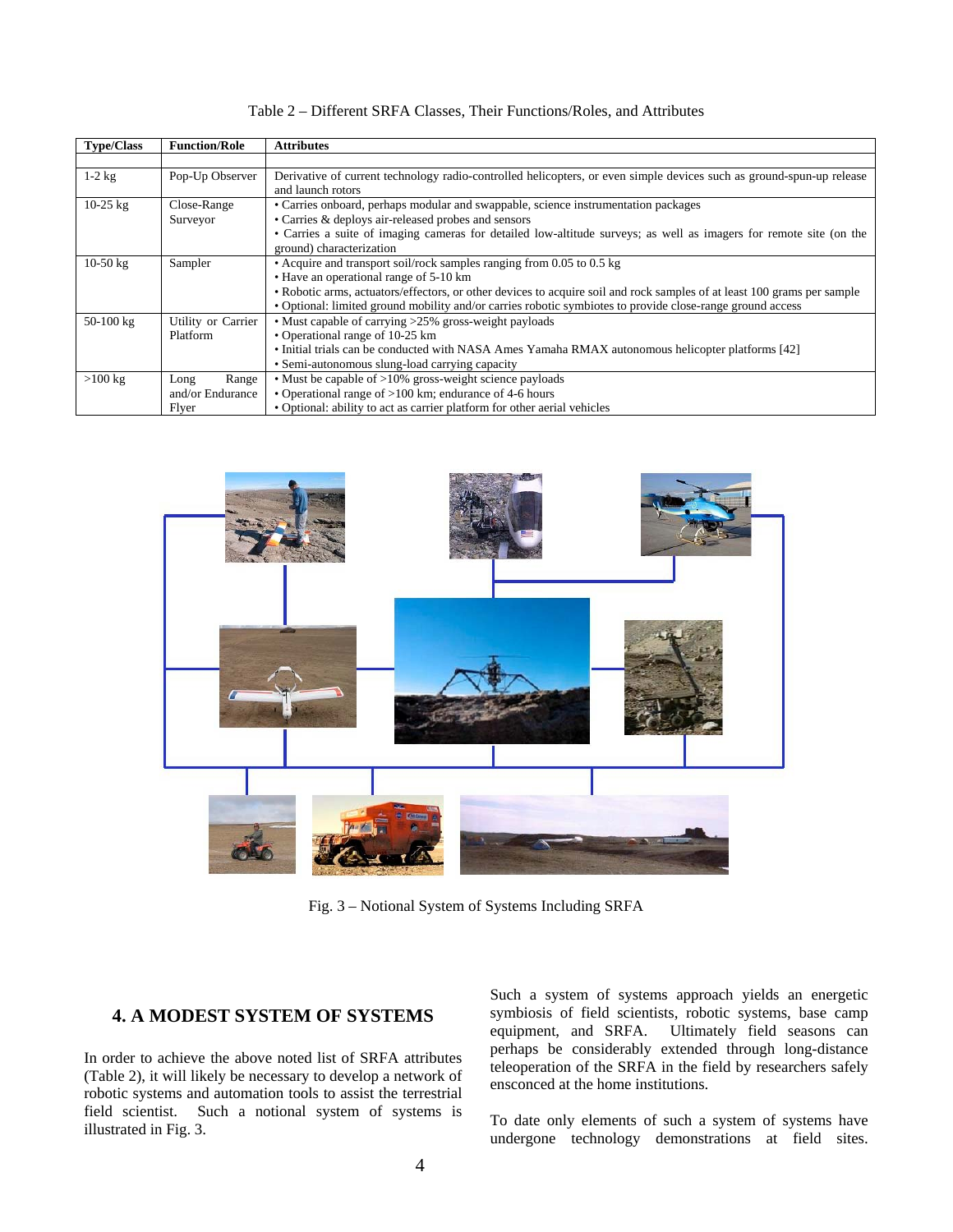Several field demos have been conducted of rovers, and small fixed-wing UAVs [15-16], and rotary-wing platforms [22-24], but not in concert as a coordinated, comprehensive system, and not with the primary goal of actually performing science, but instead focusing on technology development issues. It must not be forgotten, though, that the objective of all this effort – this robotic system of systems -- is to perform efficient and robust science investigations. Such tools must allow the scientist to see what otherwise might not be seen (Fig. 4a-b).





Fig. 4 – (a) Hamilton-Sundstrand Rock (Devon Island) and (b) the Arctic Lichen on the Top of It

Table 3 illustrates some of the potential system of systems elements that could be employed -- researchers, SRFA, other aerial vehicles, and other assets (robotic and otherwise) – and their roles and interactions/relationships. Table 3 is consistent with system of systems elements shown in Fig. 3. Not all elements (i.e. robots and assets) need necessarily be fielded. Inevitably this work touches upon intelligent systems concepts such as robotic colonies and ecologies [15, 19, and 20].

|  | Table 3 – Example of System of Systems Elements, Roles, |  |
|--|---------------------------------------------------------|--|
|  | and Interactions/Relationships                          |  |

| System<br>Elements                                         | Roles                                                                                                                                                                                                                                                    | Interactions                                                                                                                                                                                                                                         |
|------------------------------------------------------------|----------------------------------------------------------------------------------------------------------------------------------------------------------------------------------------------------------------------------------------------------------|------------------------------------------------------------------------------------------------------------------------------------------------------------------------------------------------------------------------------------------------------|
|                                                            |                                                                                                                                                                                                                                                          |                                                                                                                                                                                                                                                      |
| Simple<br>RC,<br>or remotely<br>piloted, aerial<br>vehicle | Forward observation;<br>potentially expendable                                                                                                                                                                                                           | Line-of-sight direct down-link<br>researcher,<br>or<br>relayed<br>to<br>through/to<br><b>SRFA</b><br>autonomous fixed-wing aerial<br>vehicle.                                                                                                        |
|                                                            |                                                                                                                                                                                                                                                          |                                                                                                                                                                                                                                                      |
| Autonomous<br>(fixed-wing)<br>Aerial<br>Vehicles           | Long-range, higher-<br>altitude aerial survey;<br>sensor/drop-pod<br>deployment                                                                                                                                                                          | Down- and up-link to SRFA<br>ATV/Humvee-<br>and/or<br>transported ground-stations                                                                                                                                                                    |
|                                                            |                                                                                                                                                                                                                                                          |                                                                                                                                                                                                                                                      |
| Rover                                                      | Detailed ground-level<br>observation and in-situ<br>analysis.<br>Short to<br>moderate duration site<br>presence.                                                                                                                                         | Deployed to remote site by<br>ATV, Humvee, or potentially<br>by utility SRFA. Data and<br>imaging can be both down- and<br>up-linked through the aerial<br>assets/robots                                                                             |
|                                                            |                                                                                                                                                                                                                                                          |                                                                                                                                                                                                                                                      |
| <b>SRFA</b>                                                | Three types shown in<br>Fig. 3: close-range<br>surveyor, sampler, and<br>utility SRFA                                                                                                                                                                    | Can work independently or in<br>conjunction with other robotic<br>assets. Relative strengths and<br>weakness of vehicles can be<br>against other fielded<br>traded<br>assets available. Concurrent<br>operation of assets to maximize<br>efficiency. |
|                                                            |                                                                                                                                                                                                                                                          |                                                                                                                                                                                                                                                      |
| ATV<br>&<br>Humvee                                         | for<br>Transport<br>researcher and robotic<br>assets; ground-station;<br>initial analysis<br>and<br>of<br>logging<br>data;<br>mounted<br>cameras/sensors<br>provide<br>running<br>"ground-level"<br>information in addition<br>to, or in lieu of, rovers | Control of short to mid-range<br>aerial assets, particularly the<br>remotely-piloted<br>RC<br><b>or</b><br>vehicles; initial collection and<br>collation of data and samples                                                                         |
|                                                            |                                                                                                                                                                                                                                                          |                                                                                                                                                                                                                                                      |
| <b>Base Camp</b>                                           | Logistics support and<br>intermediate<br>stage<br>analysis of data and<br>preparation                                                                                                                                                                    | Potential direct<br>control<br>οf<br>longer-range<br>robotic<br>assets:<br>telecom to and from home<br>institutions:<br>potential<br>automated support of extended<br>field season teleoperation of<br>robotic assets                                |

One way Ames is attempting to advance this notional "system of systems" concept, as applied to scientific investigation of terrestrial extreme environments using aerial robots, is to co-sponsor a university student design competition (refer to Appendix B). This approach has worked quite well in the past as applied to vertical lift planetary aerial vehicles [10-13 and 50] and other emerging design concepts.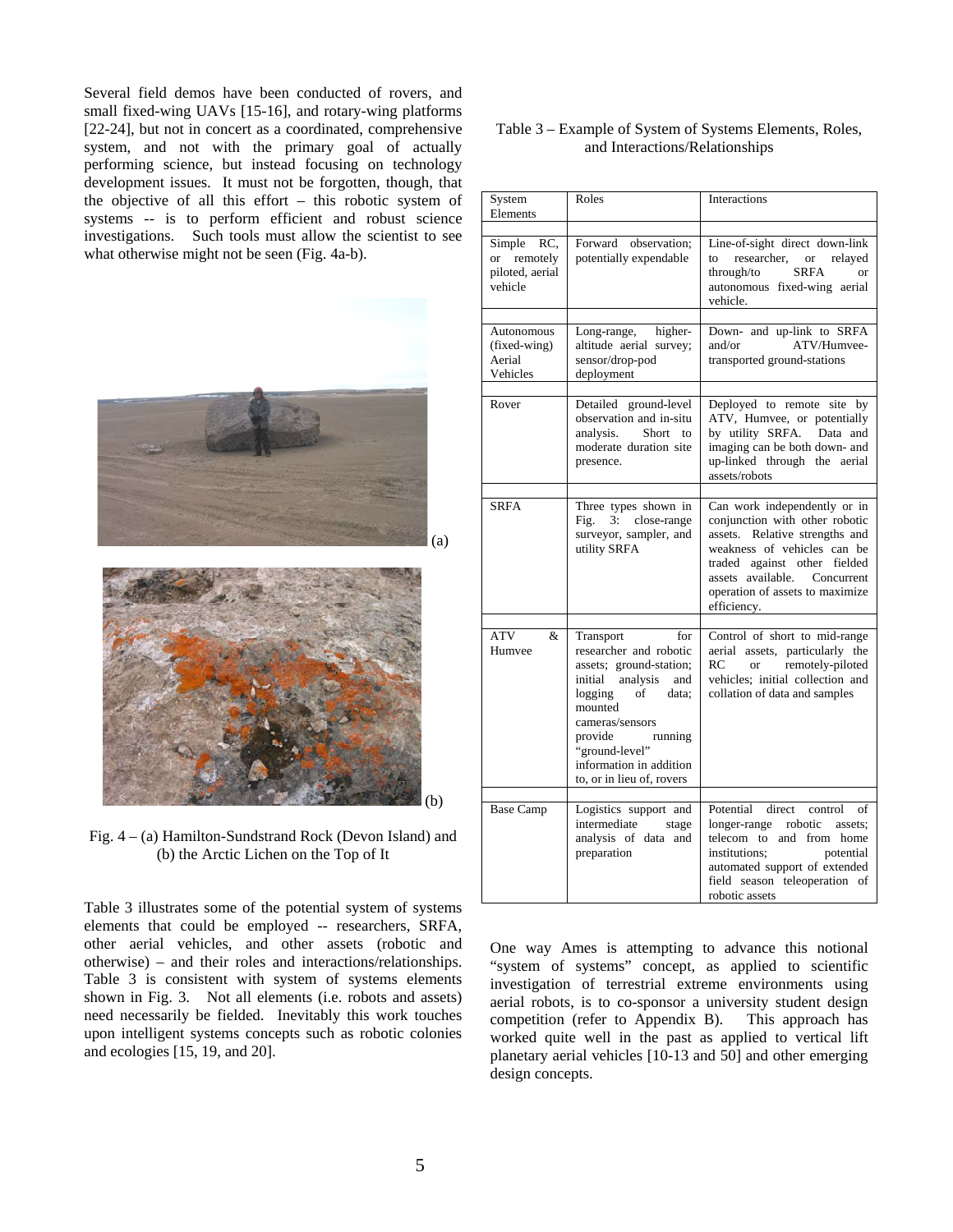#### **5. BIO-INSPIRATION ANYONE?**

SRFA flight control, navigation, and overall autonomy may benefit from emergent bio-inspired technologies for robotic and aerial vehicle control. Bio-inspiration for such vehicles can take many forms. Past work has focused on bioinspired vision systems [17] and autonomous aerial vehicle roles, flight behaviors, and decision-making processes [18- 21]. Figure 5 shows the preliminary simulation results of a terrain following algorithm for an autonomous aerial vehicle [15] (in this case following an increasing terrain elevation gradient and then doubling back when cresting over the highest point).



Fig. 5 – Simple Bio-inspired Aerial Vehicle Terrain Following

As discussed previously, SRFA will need to act in concert with other robotic systems and automation tools. This will form almost a robotic symbiosis between systems. Simple field demos at Ames have begun to examine the interdependencies of such robotic symbiosis implicit in a system of systems (Fig. 6). This is an area of great importance for not only SRFA and robotic field assistants for terrestrial field science, but for many other applications as well.



Fig. 6 – Robotic Symbiosis

Proof-of-concept work has also been pursued at NASA Ames looking into extending the capabilities of SRFA-type platforms from simple imaging to soil/rock sampling tasks (Fig. 7). Traditionally, rotorcraft designers concern themselves with only how well, how efficiently, an aircraft flies. The whole concept of providing a robotic helicopter with "reach," with "grasp" while on the ground at a remote site is somewhat an alien concept. And yet, this ability would be a tremendous enhancing capability for a SRFA.



Fig. 7 –Robotic Arms & Rotary-Wings

Bio-inspiration work at Ames has also led to an increased emphasis on aerial explorers and SRFA performing mission tasks such as the air-deployment of camera/sensor drop probes from aerial explorers – drawing on concepts loosely based on biological reproduction strategies (Fig. 8). These probes and robotic devices deployed by the SRFA then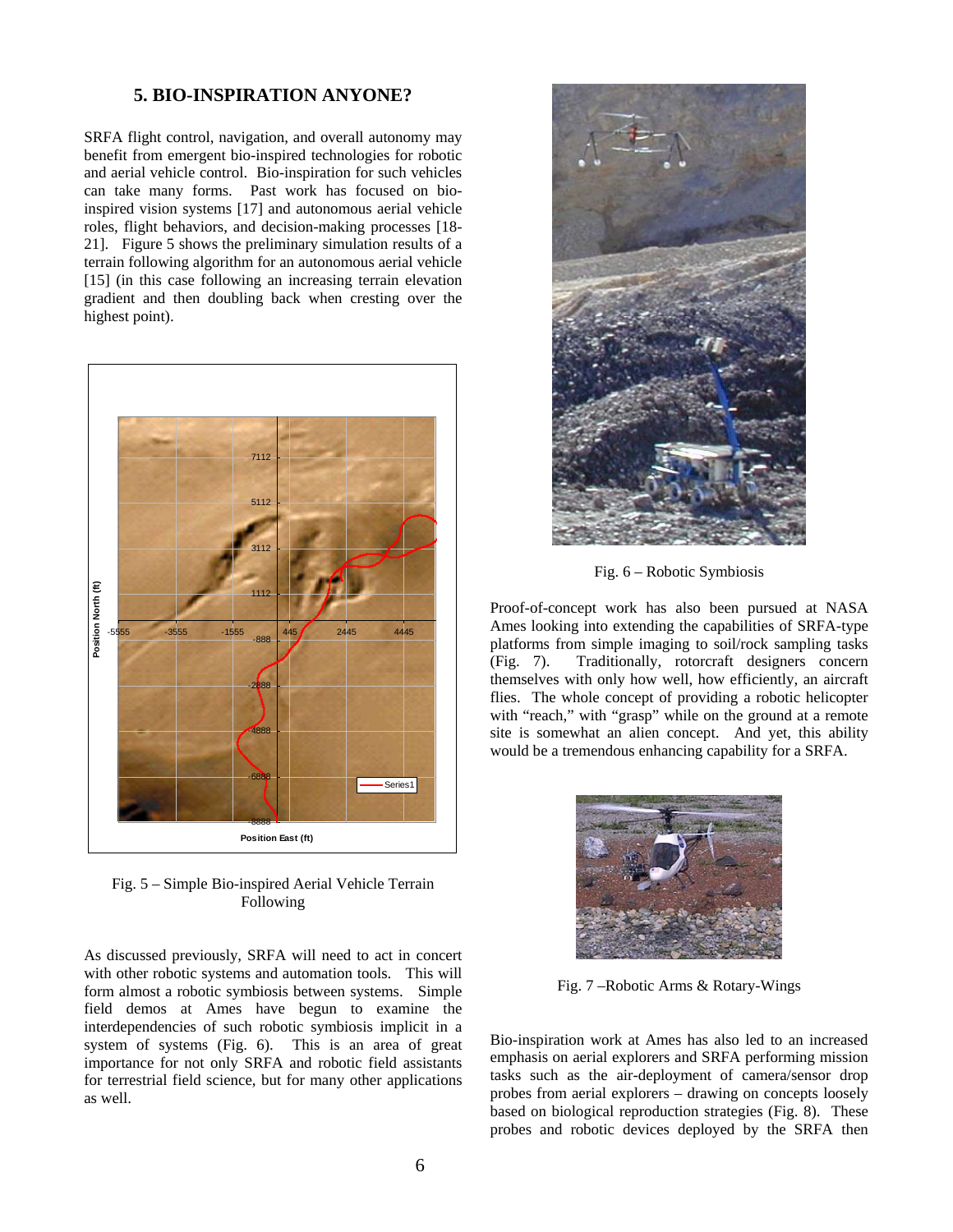consequently become additional elements of the system of systems – forming robot ecology [19-20] -- used to study the field site. In this manner, drawing upon some of the concepts outlined in Table 4, the utility of SRFA, and other aerial explorers, can be greatly enhanced beyond the simple act of aerial imaging surveys.

platforms under the extreme environment conditions under which they will operate. In past field demo campaigns of robotic hardware at the Haughton Crater Mars-analog site, productivity has been severely hampered by operating hardware that was not adequately prepared to endure the frequent harsh conditions demanded on them – including rain, cold temperatures, and high winds.





Fig. 8 --Dissemination/Distribution: (a) carrying an imaging/sensor drop probe and (b) probe release

(b)

Bio-inspiration has potentially an important role in engineering innovation. It remains to be seen what this emerging field of study can fully realize in terms of new technological capabilities and applications. It has already enabled, though, a re-conceptualization at NASA Ames of the "helicopter as robot."

#### **6. NEW PARADIGMS IN DESIGN**

The SRFA concept requires a new design paradigm as compared to conventional aircraft and UAV design. The proof-of-concept exercise of grafting/integrating a robotic arm to an RC helicopter is just one radical example of this new paradigm. Design and integration of other, new and challenging, onboard equipment/sub-systems (Table 4) will also be required for a successful stable of SRFA tools for the field scientist.

Ruggedization of equipment, in general, and the SRFA, in particular, is essential for efficient and effective use of these

| Table 4 – Types of SRFA Onboard and Ground Auxiliary |  |
|------------------------------------------------------|--|
| Equipment                                            |  |

| Equipment                                                                                                         | <b>Purpose</b>                                                                                                                                                                             |
|-------------------------------------------------------------------------------------------------------------------|--------------------------------------------------------------------------------------------------------------------------------------------------------------------------------------------|
| <b>Onboard</b>                                                                                                    |                                                                                                                                                                                            |
| Simple snatch and grab sampling<br>devices on landing gear footpads                                               | Mineralogical and/or<br>biological<br>samples from difficult to access<br>sites                                                                                                            |
| Robotic arms and other more See above<br>sophisticated effectors                                                  |                                                                                                                                                                                            |
| Air-deployed ground penetrators                                                                                   | Just-below<br>ground<br>surface<br>characterization                                                                                                                                        |
| reelable tethers)                                                                                                 | "Harpoon" samplers (w. & w.o. Increasing the "reach" of SRFA<br>while on-ground                                                                                                            |
| $drop-probe(s)$<br>could<br>cameras,<br>environmental sensors, RF relays,<br>chemical/biological chip-arrays, etc | Air-deployed drop-probes [16, 18]; Efficient distribution/dissemination<br>contain of sensor networks; "calibration" of<br>micro-imagers; aerial imagery with descent and<br>ground images |
| gliders,<br>Air-deployed<br><sub>or</sub><br>autorotating "samara seed" imaging<br>platforms [18]                 | Increasing efficiency of science<br>missions<br>by<br>deployment<br>of<br>secondary agents to SRFA                                                                                         |
| Air-deployed, or ground-released,<br>micro-rovers (perhaps ball-shaped<br>robots [43-45])                         | See above                                                                                                                                                                                  |
| Air-deployed "tetherbot" [16]                                                                                     | See above                                                                                                                                                                                  |
| Ground-deployable ("slung load")<br>science "remote station" payloads                                             | Building<br>longer<br>term<br>science<br>infrastructure                                                                                                                                    |
| <b>Ground Auxiliary</b>                                                                                           |                                                                                                                                                                                            |
| Transport, launch, and recovery Enabling requirement<br>equipment                                                 |                                                                                                                                                                                            |
| Recharging/refueling equipment                                                                                    | Enhancing requirement                                                                                                                                                                      |
| Ground station<br>and<br>operator<br>interface                                                                    | Enabling requirement                                                                                                                                                                       |

Though the transport and deployment equipment for SRFA will be considerably less challenging than that of a Mars aerial vehicle, it is still presents interesting problems. Transport of SRFA assets will have to employ ATV's, or possibly a tracked Humvee. Equipment by necessity will have to be lightweight and of small package. Assembly and checkout of the vehicle will need to be kept to a minimum.

One innovative approach for SRFA transport and deployment is to develop a hybrid mothership/drone aerial vehicle (Fig. 9). This innovative concept integrates a medium altitude and long endurance/range flight platform (Aerial Surveyor 'flying-wing' mothership) with multiple deployable low-altitude close-support coaxial rotorcraft UAVs as 'drones.' The mothership contains multiple propulsion modules (coaxial proprotors serving doubleduty); these propulsion modules can separate from the main vehicle over a target area of interest, at high-altitudes, and can be dropped from the surveyor 'mothership' like a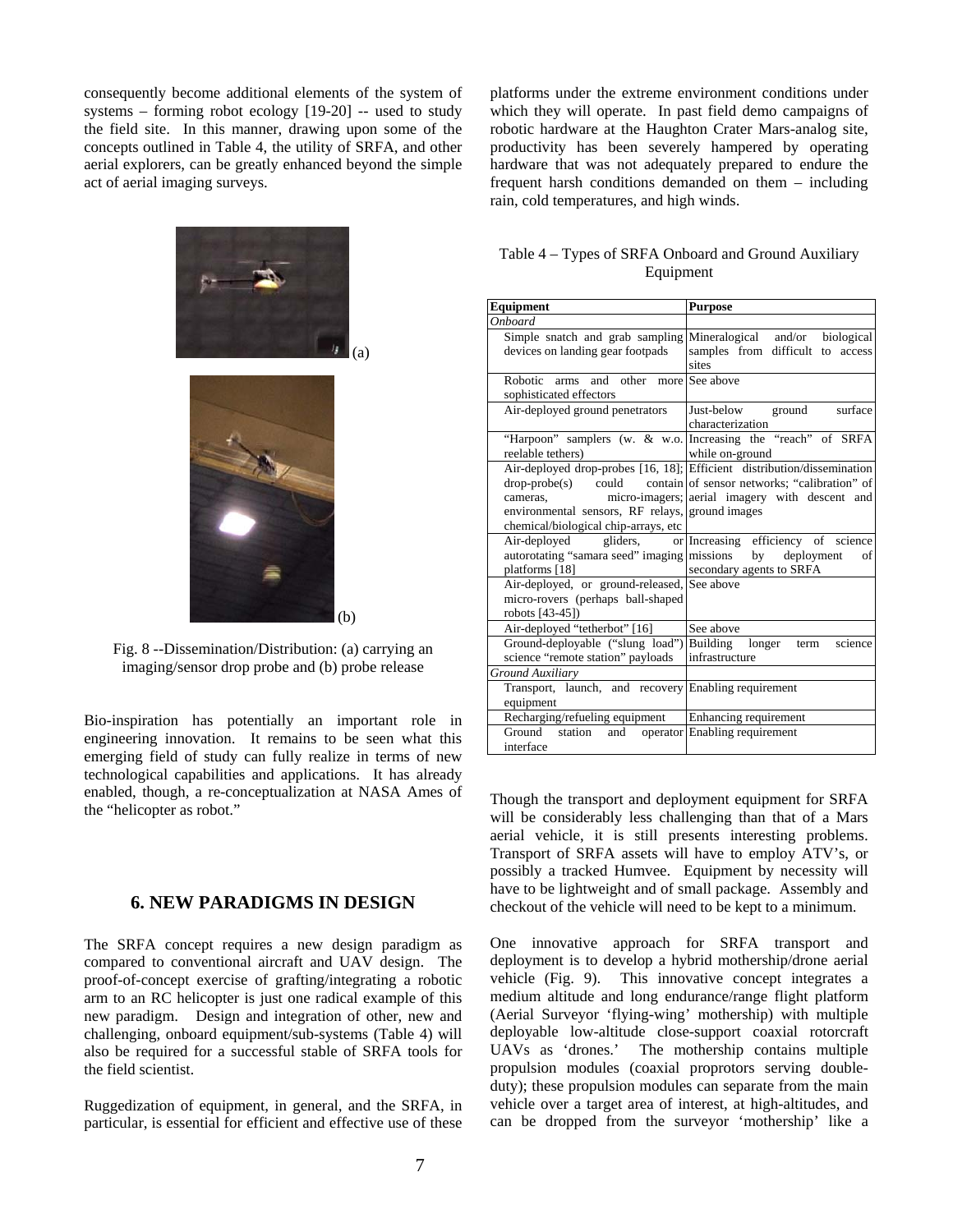munitions 'store.' These propulsion modules -- now acting as independent rotary-wing UAVs/drones -- autorotate upon release from the mothership and descend to low-altitudes, whereupon they achieve full thrust and power and act as coaxial helicopters. The coaxial helicopter drones survey targeted areas of interest in a distributed pattern at lowaltitude and low-speed and report to main base directly, or have telecommunications relayed through the partiallypowered mothership circling overhead.



Fig. 9 – Aerial Surveyor: Alternate Approach for Deploying SRFA (Foreground Image Courtesy of P. Lee, Mars & SETI Institutes)

Alternatively, the on-the-ground mobility, or access, of a SRFA has to be carefully considered. What if the rock/soil sample of choice is not in the immediate vicinity, "footprint," of the SRFA? How then will the sample be acquired, the micro-image be taken, or the science probe or instrumentation placed? This is a difficult design problem to pose. Hybrid vehicles that have an element of ground mobility in addition to their aerial mobility may need to be considered for field science applications (Fig. 10a-c). Or alternatively, as noted above, a robotic symbiosis between the SRFA and an assortment of auxiliary robotic devices transported into the field site may be required in order to meet all field campaign requirements.

One design solution likely will not meet all requirements. It is anticipated that a whole range of SRFA agent configurations might be required to accomplish the ambitious field science campaigns of the future.





Fig. 10 – Ground Mobility for SRFA: (a) skim, (b) skip, and (c) jumping required in addition to flight?

Though preliminary work has shown the promise of SRFA as simple radio-controlled devices, the real pay-off for their use will come when high levels of autonomous system technology has been implemented on them. (RC piloting is a specialized skill and one not easily acquired by the typical scientist. Further the scientist should ideally be doing science and not flying RC aircraft.) However, automation does not automatically confer a reduction in the logistics necessary to conduct field science with these platforms. For example, a simple RC-controlled aerial vehicle currently takes two people to perform low-altitude aerial imaging: one to operate the vehicle and another to operate the wireless video receiver/recorder equipment. A quasi-production small autonomous aerial vehicle can require between three to four people. Refer to Fig. 11 and [16] for an illustrative example of a fixed-wing UAV campaign, or [42] for a rotary-wing platform.



Fig. 11 – Typical Current Technology Support/Logistics Required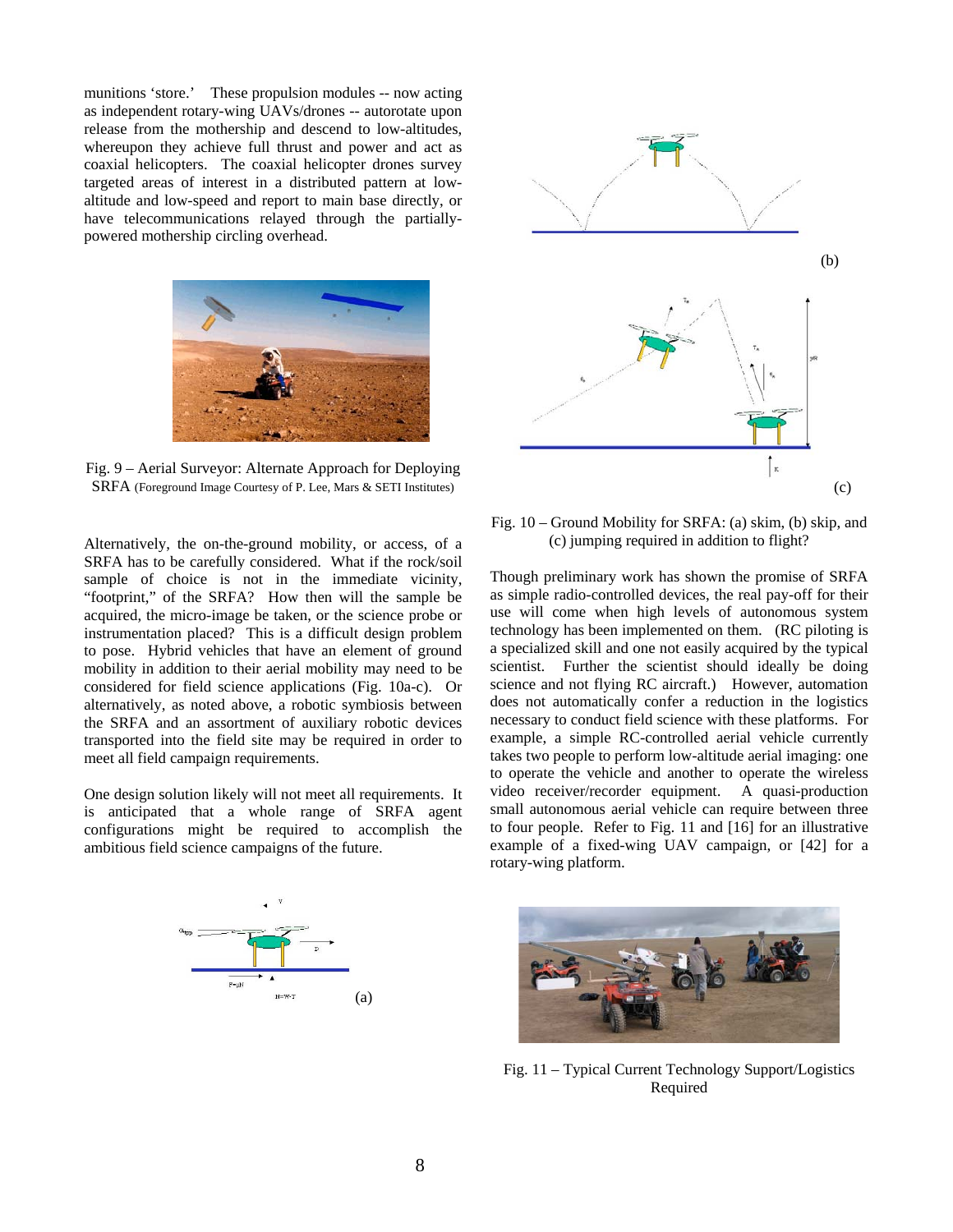## **7. SEARCH & FIND MISSIONS AND SERENDIPITOUS SCIENCE**

Science is the process of discovery. As a semi-autonomous agent/tool for discovery, a SRFA's "intelligence" must be tailored to optimize that process (Fig. 12). Therefore, equal emphasis must be placed on the SRFA science application software as is applied to the flight/mission autonomous control software. Further, there must be an integrated approach to linking the science software package, and associated sensors, with the flight/navigation software and its guidance and safety-of-flight instrumentation.



Fig. 12 – Searching for Subtle Signs of Life in a Barren Landscape From the Air

Oftentimes, field science in terrestrial extreme environments is also the science of opportunity. Meticulous, detailed, advance planning may radically be revised to compensate for weather changes, resource limitations, and chance discoveries. Mission flexibility is essential to provide the field researcher an appropriate level of utility. Again, the enhanced access and vantage provided by SRFA can potentially leverage significantly the scientific return on investment.

Figure 13 is illustrative of how aerial robotic field assistants can provide unique low-altitude imaging perspectives for scientists. Imaging data from SRFA and other field assistants can be post-processed and interpreted to yield image mosaics and quasi-three-dimensional terrain mappings. Re-tasking and subsequent flyovers of SRFA could be targeted at hard to access locations to examine at high-resolution and high detail rock outcroppings, (arctic) flora, and other features of interest.





Fig. 13 – Aerial Imaging from Aerial Explorers (a) view from the ground and (b) from the air

Figures 14-16 present three different examples of operational scenarios that a SRFA might be tasked to perform in order to aid field scientists in the conduct of their research.



Fig. 14 – Operational Scenario #1: Access to Elevated, or Otherwise, Hazardous Terrain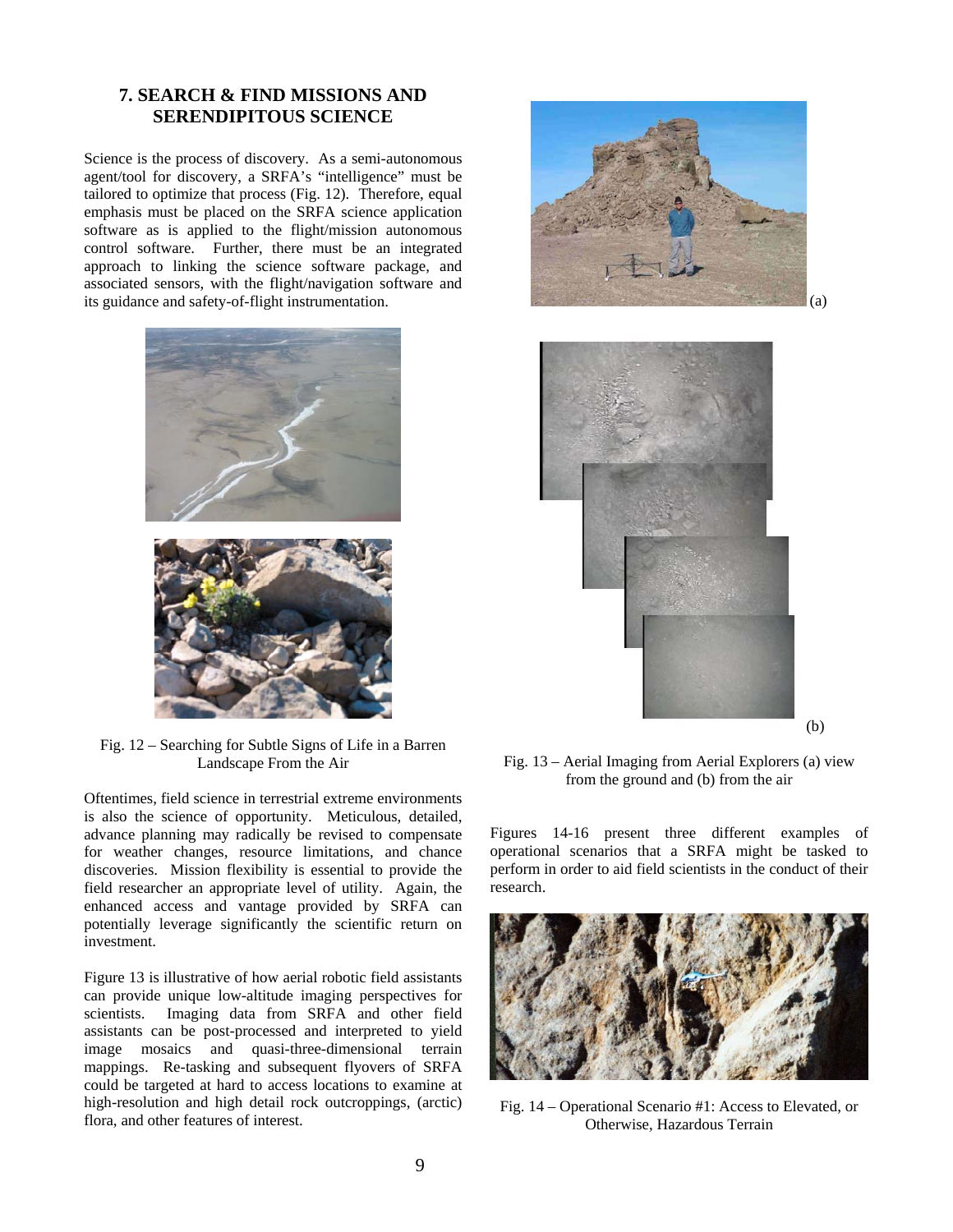

Fig. 15 – Operational Scenario #2: Characterize Site to Provide Context for Specimen Collecting



Fig. 16 – Operational Scenario #3: Scouting or Expanding Data Gathering Capability

Table 5 is a representative list of tasks that SRFA might execute as a part of each of the three operational scenarios shown in Figs. 14-16. The definition of these operational scenarios and SRFA tasks benefit from experience gained in participating in the 2002 and 2003 summer field seasons of the NASA Haughton Mars Project. Other field sites might have different requirements and constraints on the research being conducted by scientists – and supported by SRFA - but Table 5 is still likely a good subset of the tasks and scenarios an efficient/effective SRFA will need to be able to accomplish.

| Operational                                                                             | Sample List of Tasking                                                                                                                                                                                                                                                                                                                                                                                                                                                                                                                                                                                                                                                                                                                                                                                                                                                                                                 |
|-----------------------------------------------------------------------------------------|------------------------------------------------------------------------------------------------------------------------------------------------------------------------------------------------------------------------------------------------------------------------------------------------------------------------------------------------------------------------------------------------------------------------------------------------------------------------------------------------------------------------------------------------------------------------------------------------------------------------------------------------------------------------------------------------------------------------------------------------------------------------------------------------------------------------------------------------------------------------------------------------------------------------|
| Scenario                                                                                |                                                                                                                                                                                                                                                                                                                                                                                                                                                                                                                                                                                                                                                                                                                                                                                                                                                                                                                        |
| #1<br>Access<br>to Elevated.<br>or Otherwise,<br>Hazardous<br>Terrain                   | A. Commanded to take-off and hover at a specified<br>altitude at the launch/recovery area<br>B. Next rotates about vertical axis and acquires a<br>panoramic image of the immediate area<br>C. Commanded into forward-flight to approach terrain<br>feature of interest (steep rock formations, crater rim,<br>hydrothermal vents, etc.); climbs to adequate altitude to<br>comfortably clear any terrain obstacles of concern<br>D. Performs either circling overflight over a discrete<br>terrain feature of interest (such as a rock formations of<br>vents), or skirts along a terrain boundary (as in the case of<br>a valley or ridgeline)<br>E. Completing survey, commanded to critical priority site<br>and a vertical landing is attempted or sensor/probes are<br>deployed<br>F. Sampling, ground-level imaging, or sensor/probe<br>deployment is completed and SRFA is recalled to<br>launch/recovery site |
|                                                                                         |                                                                                                                                                                                                                                                                                                                                                                                                                                                                                                                                                                                                                                                                                                                                                                                                                                                                                                                        |
| #2<br>Characterize<br>Site<br>to<br>Provide<br>for<br>Context<br>Specimen<br>Collecting | A. A field scientist acquires several soil/rock or biological<br>samples by hand; GPS coordinates and photographic<br>images are taken to provide context and ground-truth<br>B. The researcher launches a close-range survey SRFA<br>from near his ATV, after completing his sample taking,<br>but before leaving the site<br>C. The SRFA is guided/commanded to each location<br>within the site where samples were taken. Both landscape<br>and panoramic images are taken to provide context – at an<br>elevated altitude/perspective – for where the samples were<br>acquired<br>D. Upon the SRFA returning to the launch/recovery point,<br>the downloaded images can be post-processed to aid the<br>scientist in interpreting/understanding the data from the<br>samples                                                                                                                                       |
|                                                                                         |                                                                                                                                                                                                                                                                                                                                                                                                                                                                                                                                                                                                                                                                                                                                                                                                                                                                                                                        |
| #3 - Scouting<br>or Expanding<br>Data<br>Gathering<br>Capability                        | A. Expeditionary ATV/Humvee trek is initiated<br>B. Periodically, with rest stops, a short-range SRFA is<br>launched near, or from, the convoy.<br>C. The SRFA aerial survey images the landscape in<br>directions lateral to, and forward of, the convoy<br>D. Survey images used to provide forward scouting<br>information for the trek convoy; also documents territory<br>that would otherwise would not be seen line-of-sight<br>during the trek.<br>E. During pitching of camp for the night, a longer-range,<br>higher-altitude SRFA or autonomous fixed-wing aerial<br>vehicle could be launched; trek mission decisions as to<br>identifying sites for detailed investigation could be made<br>on the basis of long-range survey info                                                                                                                                                                        |

## **8. AERIAL EXPLORERS**

Planetary aerial vehicles would provide an element of threedimensional mobility that would greatly enhance the exploration of other planets. Such aerial explorer mobility – particularly with vertical lift aerial vehicles -- would allow investigation of terrain features of interest that were inaccessible by any other means. It is especially crucial to insure that proposed aerial explorer missions are not seen as mere technology demonstrations but as the best tools available to meet the objectives of a science-driven mission.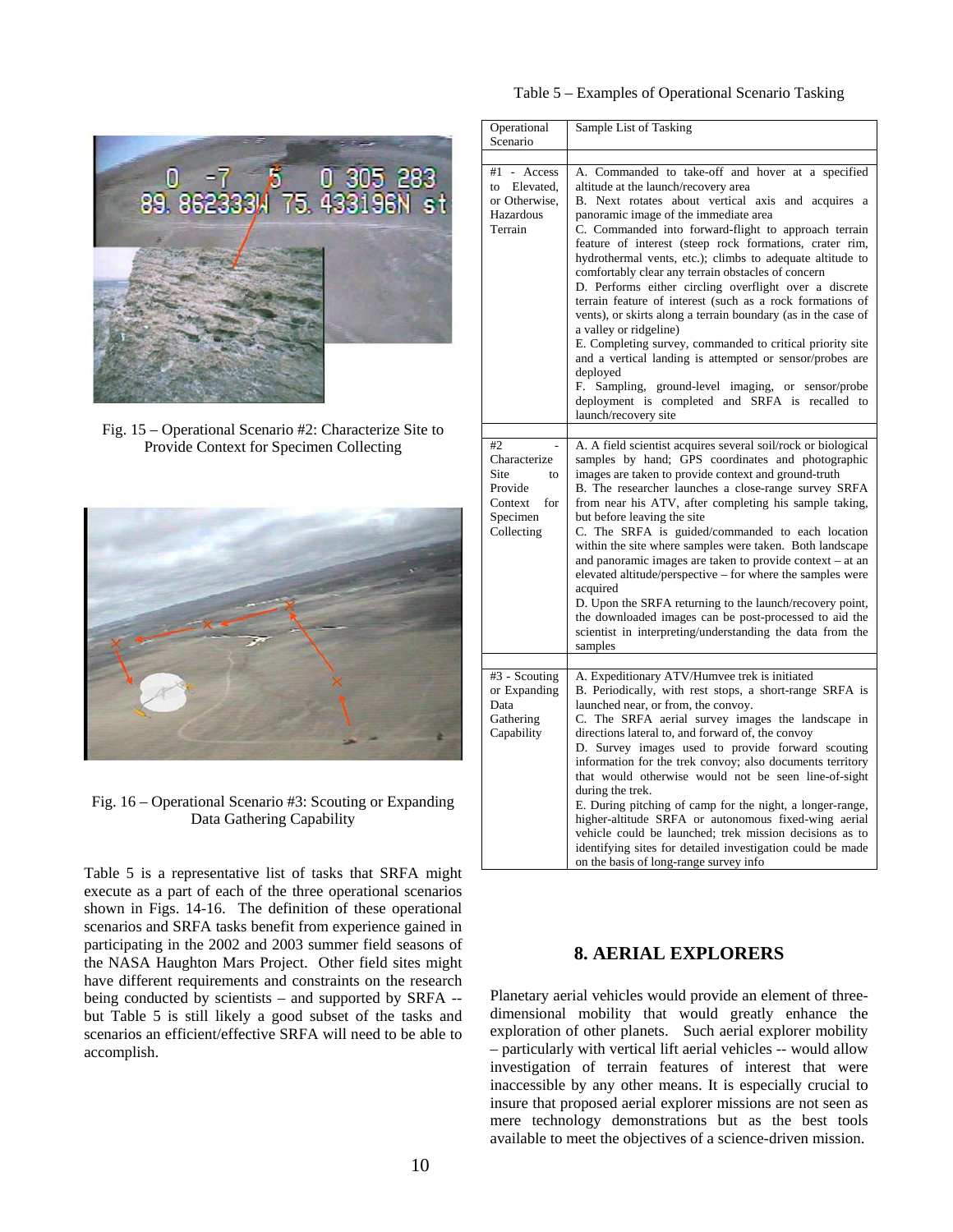Most discussion regarding planetary aerial explorers has focused on Mars airplanes or balloons. This is unfortunate, to some degree, for two reasons. First, no one single vehicle type, or design configuration for that matter, is going to meet all science objectives. Certain vehicle types will be better for certain missions and science objectives. Multiple missions using multiple vehicle types might well be required to conduct the comprehensive research dictated by the planetary science community. Second, there are many planetary bodies in our Solar System, in addition to Mars, where aerial explorers might be used to great advantage. Scientific investigation of Venus, Titan, and the outer gas giant planets could all benefit from the use of aerial explorers, as well.

Lessons learned from SRFA development and operation on Earth will ideally one day also find their way into the development of planetary aerial vehicles for Mars exploration and other planetary bodies (Fig. 17). Concurrent with the SRFA work, research continues to be conducted at a modest level at NASA Ames on vertical lift planetary aerial vehicles. Appendix A discusses the current status of Mars rotorcraft research at Ames.



Fig. 17 – From SRFA to Vertical Lift Planetary Aerial Vehicles

From a technological perspective, there are many dual-use aspects between required SRFA technologies and those needed for Mars rotorcraft. Table 6 summarizes some of these dual-use, or unique, technologies. Ideally, to conserve resources, emphasis for the SRFA and Mars rotorcraft development efforts should be placed on the highest priority dual-use technologies.

| Table 6 -- Dual-Use and Unique Technologies for SRFA |
|------------------------------------------------------|
| and Mars Rotorcraft                                  |

| Technology                                                                 | Dual-Use or Unique                                                                                                                                                                                                                                                                                                                                                                                                                      |
|----------------------------------------------------------------------------|-----------------------------------------------------------------------------------------------------------------------------------------------------------------------------------------------------------------------------------------------------------------------------------------------------------------------------------------------------------------------------------------------------------------------------------------|
| Automation                                                                 | Dual-Use (though Mars application has the more<br>stringent<br>requirements);<br>additionally<br>electronics/processors for space applications are<br>subject to radiation effects/upsets                                                                                                                                                                                                                                               |
| Rotor<br>Aerodynamics                                                      | Partial dual-use. Both Mars rotorcraft and SRFA<br>require low-Reynolds rotors; however, the Mars<br>rotorcraft rotors will be subject to compressible<br>flow effects in addition to the low-Reynolds<br>airfoil/rotor characteristics.                                                                                                                                                                                                |
| Power/Propulsion                                                           | Partial dual-use. Ideally SRFA and Mars rotorcraft<br>would both employ electric propulsion. Therefore<br>advances in power electronics, batteries, and fuel-<br>cells would benefit both. But, if need be, SRFA<br>could be based upon internal combustion engines.                                                                                                                                                                    |
| Robotic<br><b>Actuators/Effectors</b>                                      | Dual-use                                                                                                                                                                                                                                                                                                                                                                                                                                |
| Transport<br>and<br>Deployment<br>of<br>Sensors/Probes                     | Dual-use                                                                                                                                                                                                                                                                                                                                                                                                                                |
| Ultra-lightweight<br>&<br><b>Structures</b><br>dynamics                    | Unique to Mars rotorcraft                                                                                                                                                                                                                                                                                                                                                                                                               |
| Deployable<br>blades<br>and folding<br>and/or<br>telescoping<br>structures | Unique to Mars Rotorcraft                                                                                                                                                                                                                                                                                                                                                                                                               |
| Thermal<br>management                                                      | Partial unique to Mars rotorcraft.<br>Temperature<br>extremes for Mars are far worse than any extreme<br>environment on Earth                                                                                                                                                                                                                                                                                                           |
| Navigation                                                                 | Partial dual-use. SRFA can generally rely on GPS<br>for navigation, though satellite coverage can be<br>spotty in the arctic and Antarctic regions. GPS<br>navigation is not an option for Mars rotorcraft;<br>other forms of navigation, such as vision-based<br>systems, will be required. Nonetheless, even<br>terrestrial applications could potentially benefit<br>from the addition/inclusion of non-GPS navigation<br>strategies |
| Automated Ground-<br>handling<br>and<br>Servicing                          | Unique to Mars rotorcraft. The exception might be<br>specialized terrestrial applications such as the TE <sup>3</sup><br>mission as noted in Appendix B.                                                                                                                                                                                                                                                                                |

One of the advantages of terrestrial applications of robotic aerial explorers, such as SRFA, is that GPS navigation can be used for these vehicles -- planetary aerial vehicles have no such luxury. Alternate navigation/guidance techniques, such as those inspired from biology [17], will need to be used for aerial explorers on other planets.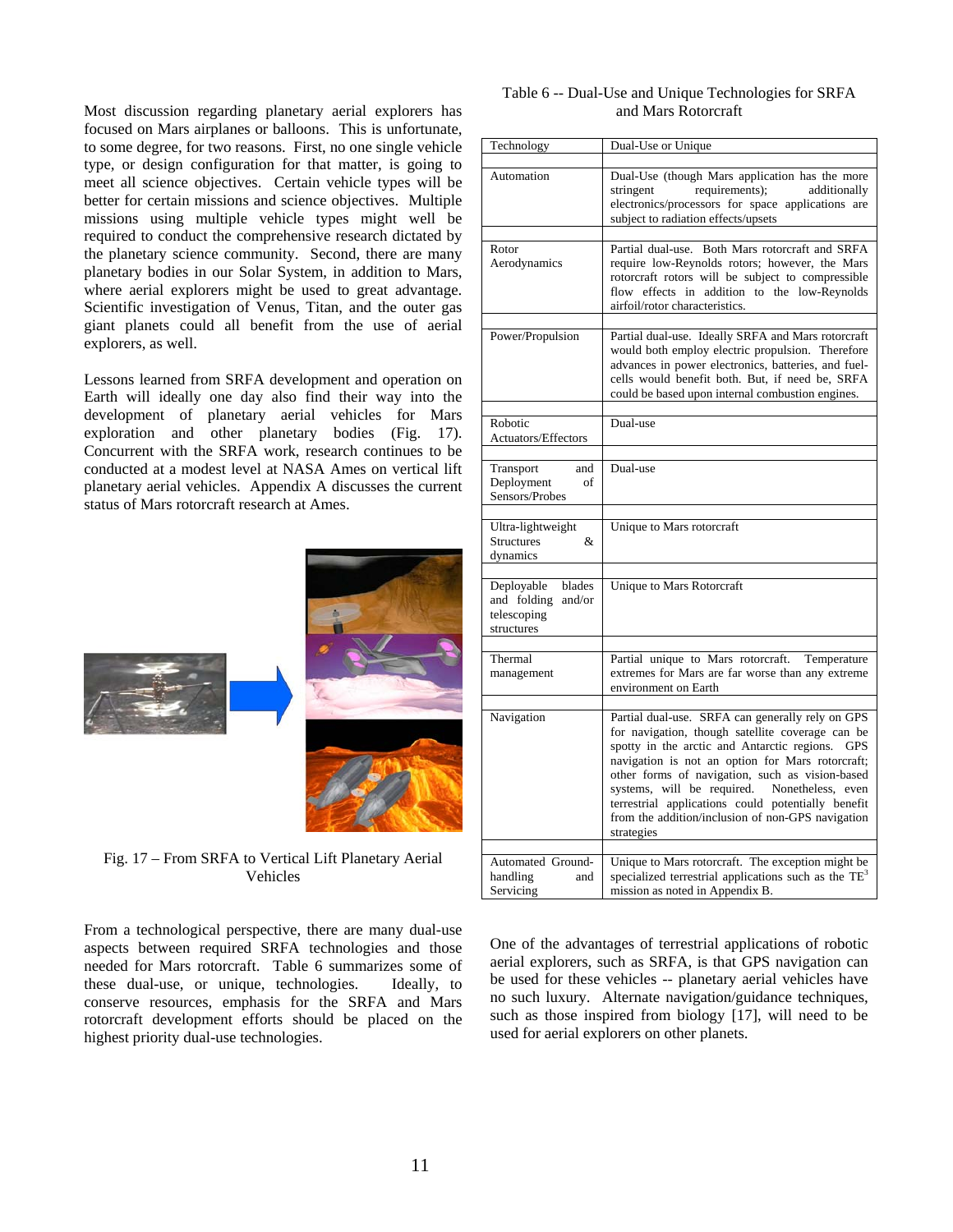#### **9. NOW AND THE NEAR-FUTURE**

Future efforts will continue to examine the ability of SRFA to enhance the scientific return on investment in the field, as well as leverage this proof-of-concept terrestrial work into the ongoing technology development for Mars rotorcraft (Fig. 18). For example, a NASA "Vision Mission" proposal has been submitted wherein a Mobile Science Laboratory (MSL) rover platform would be augmented by a Mars rotorcraft.



Fig. 18 – Transitioning from the Proof-of-Concept to a Viable Smart Rotorcraft Field Assistant

Finally, a Minority University Education and Research Program (MUREP) student design competition is currently in the planning stages. This competition will be on the topic of a Terrestrial Extreme Environment Explorer  $(TE^3)$  – an aerial robotic science field assistant system of systems similar to what has been discussed in this paper. This MUREP  $TE^3$  competition follows a successful AHS (American Helicopter Society) student design competition on the topic of Mars rotorcraft (2000) [10-13] and an earlier MUREP competition on the topic of a Titan vertical lift aerial vehicle (2003) [50]. A draft version of the proposed  $TE<sup>3</sup>$  competition RFP (request for proposal) is summarized in Appendix B.

#### **CONCLUDING REMARKS**

Smart Rotorcraft Field Assistants may one day provide an important enhancing capability for terrestrial field scientists. Scientists, robotic systems, automation tools, and SRFA working together will form a unique symbiosis in performing field science. Some preliminary work by NASA Ames has begun to address some of the technology challenges developing aerial robotic field assistants. Finally, proof-of-concept work from the SRFA investigations has direct application to planetary aerial vehicles, particularly Mars rotorcraft.

#### **ACKNOWLEDGMENTS**

The authors gratefully acknowledge the many people who are contributing to the development and demonstration of robotic helicopters for field science investigations for both terrestrial and planetary science applications. Among these many fellow co-investigators and contributors are: Dr. Pascal Lee, Principal Investigator of the Haughton Mars Project, of the SETI and Mars Institutes; Dr. Virginia Gulick, SETI Institute; Mathew Whalley, Project Manager of the Autonomous Rotorcraft project, U.S. Army/NASA Rotorcraft Division; Greg Pisanich, Manager of the Intelligent Aerial Vehicle project, QSS Group, Inc., Computational Sciences Division, NASA Ames; Corey Ippolito, QSS Group, Inc, Computational Sciences Division; Ray Demblewski, College of San Mateo; Jose Navarrete, Rice University.

#### **REFERENCES**

- 1. Aiken, E.W., Ormiston, R.A., and Young, L.A., "Future Directions in Rotorcraft Technology at Ames Research Center,"  $56<sup>th</sup>$  Annual Forum of the American Helicopter Society, International, Virginia Beach, VA, May 2-4, 2000.
- 2. Young, L.A., et al, "Design Opportunities and Challenges in the Development of Vertical Lift Planetary Aerial Vehicles," American Helicopter Society (AHS) Vertical Lift Aircraft Design Conference, San Francisco, CA, January 2000.
- 3. Young L.A., Aiken E.W., Gulick V.C., Mancinelli R., and Briggs G.A., *Rotorcraft as Mars Scouts,* 2002 IEEE Aerospace Conference, Montana, March 19 – 16, 2002.
- 4. Young, L.A., et al, "Use of Vertical Lift Planetary Aerial Vehicles for the Exploration of Mars," NASA Headquarters and Lunar and Planetary Institute Workshop on Mars Exploration Concepts, LPI Contribution # 1062, Houston, TX, July 18-20, 2000.
- 5. Aiken, E.W., Ormiston, R.A., and Young, L.A., "Future Directions in Rotorcraft Technology at Ames Research Center," 56<sup>th</sup> Annual Forum of the American Helicopter Society, International, Virginia Beach, VA, May 2-4, 2000.
- 6. Young, L.A., "Vertical Lift -- Not Just For Terrestrial Flight," AHS/AIAA/SAE/RaeS International Powered Lift Conference, Arlington, VA, October 30-November 1, 2000.
- 7. Young, L.A. and Aiken, E.W., "Vertical Lift Planetary Aerial Vehicles: Three Planetary Bodies and Four Conceptual Design Cases,"  $27<sup>th</sup>$  European Rotorcraft Forum, Moscow, Russia, September 11-14, 2001
- 8. Young, L.A., et al, "Experimental Investigation and Demonstration of Rotary-Wing Technologies for Flight in the Atmosphere of Mars,"  $58<sup>th</sup>$  Annual Forum of AHS International, Montreal, Canada, June 11-13,2002.
- 9. Young, L.A., et al, "Engineering Studies into Vertical Lift Planetary Aerial Vehicles," AHS International Specialist Meeting on Advanced Rotorcraft Technology and Life-Saving Activity, Utsunomiya, Japan, November 2002.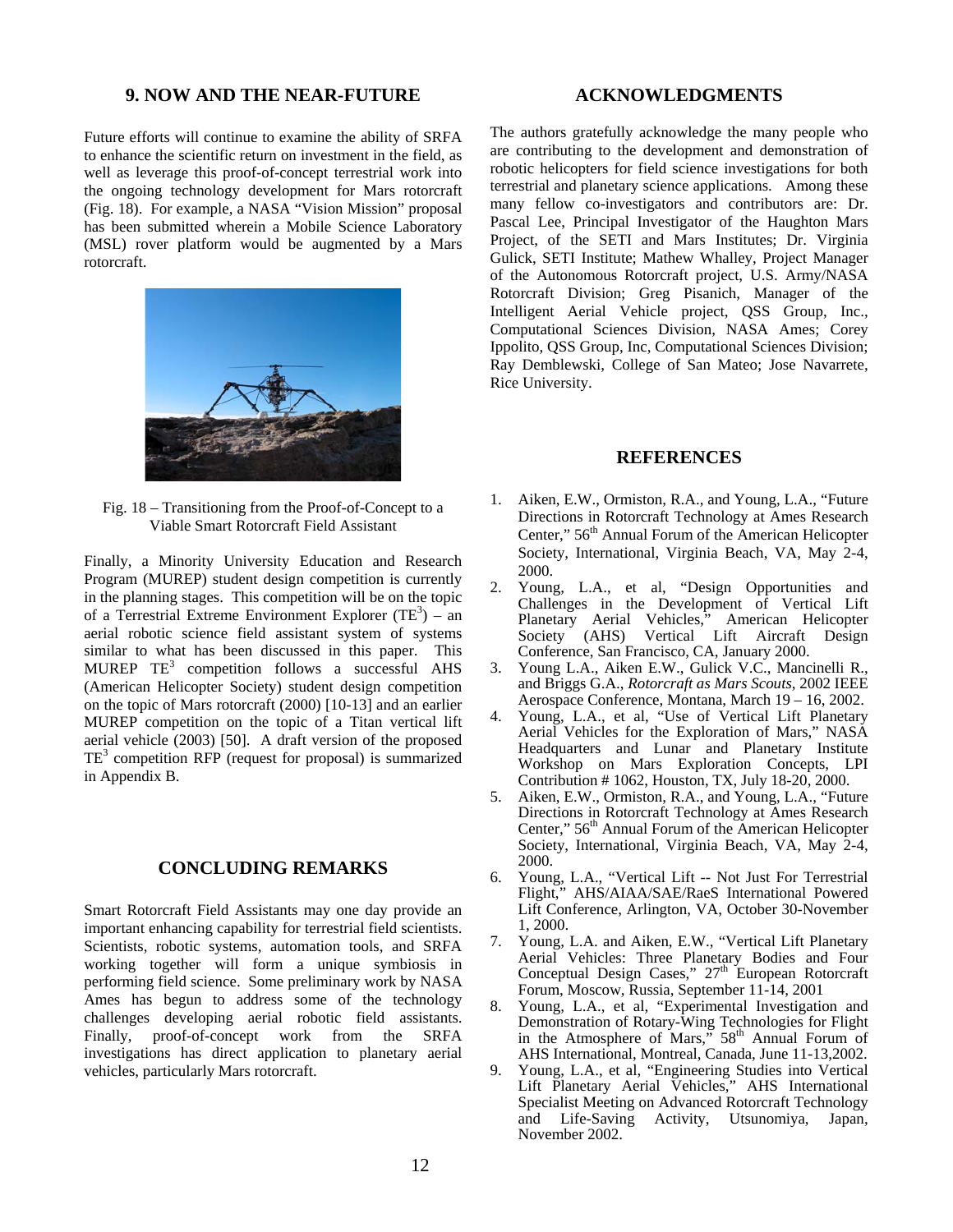- 10. Thompson, B., "Full Throttle to Mars," *Rotor & Wing*, Phillips Business Information, LLC, Potomac, MD, March 2001.
- 11. University of Maryland Design Proposal http://www.enae.umd.edu/AGRC/Design00/MARV.ht ml.
- 12. Georgia Institute of Technology Design Proposal http://www.ae.gatech.edu/research/controls/projects/ma rs/reports/index.html
- 13. Datta, A., et al, "Design of the Martian Autonomous Rotary-Wing Vehicle," AHS International Specialist Meeting on Aerodynamics, Acoustics, and Test and Evaluation, San Francisco, CA, January 2002.
- 14. Corfeld, K., et al, "Computations on a Prototype Martian Rotorcraft," AIAA  $20<sup>th</sup>$  Applied Aerodynamics Conference, St Louis, MO, June 24-27, 2002.
- 15. Pisanich, G., Ippolito, C., Plice, L, Young, L., and Lau, B., "Actions, Observations, and Decision-Making: Biologically Inspired Strategies for Autonomous Aerial Vehicles," AIAA Aerospace Sciences Conference, Reno, NV, January 2004.
- 16. Pisanich, G., Young, L.A., Plice, L., Ippolito, C., Lau, B., Sargent, R., and Lee, P., "Initial Efforts towards Mission-Representative Imaging Surveys from Aerial Explorers," SPIE Electronic Imaging Conference, San Jose, CA, January 2004.
- 17 Thakoor, S., et al, "Bioinspired Engineering of Exploration Systems for NASA and DoD," *Artificial Life VIII: 8th International Conference on the Simulation and Synthesis of Living Systems*, Sydney, Australia, December 9-13, 2002.
- 18. Plice, L., Pisanich, G., Lau, B., and Young, L.A., "Biologically Inspired 'Behavioral' Strategies for Autonomous Aerial Explorers on Mars," IEEE Aerospace Conference, Big Sky, MT, March 2003.
- 19. Plice, L., "Robot Economy," Robosphere 2002: Workshop on Self-Sustaining Robot Ecologies, NASA Ames Research Center, Moffett Field, CA, November 2002.
- 20. Pisanich, G. and Young, L.A., "An Aerobot Ecology," Robosphere 2002: Workshop on Self-Sustaining Robot Ecologies, NASA Ames Research Center, Moffett Field, CA, November 2002.
- 21. Ippolito, C., Plice, L., and Pisanich, G., "Holarchical Systems and Emotional Holons: Biologically-Inspired System Designs for Control of Autonomous Aerial Vehicles," 7<sup>th</sup> World Conference on Systematics and Cybernetics, Orlando, FL, July 2003.
- 22. Miller, J.R., "A 3D Color Terrain Modeling System for Small Autonomous Helicopters," Doctoral Dissertation, Tech. Report CMU-RI-TR-02-07, Robotics Institute, Carnegie Mellon University, February, 2002.
- 23. Miller, J.R., Amidi, O., and Delouis, M., "Arctic Flight Tests of the CMU Autonomous Helicopter,"  $26<sup>TH</sup>$ Annual Symposium of the AUVSI, Baltimore, MD, 1999.
- 24. Miller, J.R. and Amidi, O., "3-D Site Mapping with the CMU Autonomous Helicopter," Proceedings of the  $5<sup>th</sup>$ International Conference on Intelligent Autonomous Systems, June 1998.
- 25. Sato, A., "Research and Development in Japan, Year 2000," 57<sup>th</sup> Annual Forum of AHS International, Washington, DC, May 9-11, 2001.
- 26. Onomura, Y., Suematsu, K., and Konno, F., "RPH-2A Observation System: Overview," AHS International Specialist Meeting on Advanced Rotorcraft Technology and Life-Saving Activity, Utsunomiya, Japan, November 2002.
- 27. Young, L.A., Aiken, E.W., Johnson, J.L., Demblewski, R., Andrews, J., and Klem, J., "New Concepts and Perspectives on Micro-Rotorcraft and Small Autonomous Rotary-Wing Vehicles," AIAA 20<sup>th</sup> Applied Aerodynamics Conference, St Louis, MO, June 24-27, 2002.
- 28. Cockell, C. S., Lee, P., Osinski, G., Horneck, G., and Broady,P., "Impact-induced Microbial Endolithic Habitats," Meteoritics & Planetary Science 37 (2002), 1287-1300.
- 29. Cockell, C.S. and Lee, P., "The Biology of Impact Craters - A Review," Biological Reviews, 77, pp. 279- 310, 2002.
- 30. Lee, P., Cockell, C.S., Marinova, M.M., McKay, C.P. and Rice Jr., J.W., "Snow and Ice Melt Flow Features on Devon Island, Nunavut, Arctic Canada as Possible Analogs for Recent Slope Flow Features on Mars," Lunar & Planetary Science Conference XXXII, March 2001.
- 31. Osinski, G.R., Spray, J.G., and Lee, P. "Impact-induced Hydrothermal Activity Within the Haughton Impact Structure, Arctic Canada: Generation of Transient, Warm, Wet Oasis," Meteoritics & Planetary Science 36, 731-745, 2001.
- 32. Osinski, G. R. and Spray, J. G., "Highly Shocked Low Density Sedimentary Rocks from the Haughton Impact Structure, Devon Island, Nunavut, Canada," Lunar & Planetary Science Conf. XXXII, March 2001.
- 33. Glass, B. J. and Lee, P., "Airborne geomagnetic investigations at the Haughton impact structure, Devon Island, Nunavut, Canada**,**" Lunar and Planetary Science XXXII, March 2001.
- 34. Cockell, C.S., Lee, P., Schuerger, A.C., Hidalgo, L., Jones, J.A., and Stokes, M.D., "Microbiology and Vegetation of Micro-Oases and Polar Desert, Haughton Impact Crater, Devon Island, Canada," Arctic, Antarctic, and Alpine Research 22, pp. 306-318, 2001.
- 35. Lee, P., "Haughton Crater and Surroundings, Devon Island, Nunavut, Arctic Canada: Significance for Astrobiology," Astrobiology Conference, NASA Ames Research Center, April 2000.
- 36. Lee, P., "Selective Fluvial Erosion on Mars: Glacial Selective Linear Erosion on Devon Island, Nunavut, Arctic Canada, as a Possible Analog," Lunar & Planetary Science Conference XXXI, March 2000.
- 37. Osinski, G.R., Spray, J.G., Bunch, T.E., Grieve, R.A.F., Schutt, J.W., and Lee, P., "Post-Impact Hydrothermal Activity at the Haughton Impact Structure, Devon Island, Nunavut, Canada," Lunar & Planetary Science Conference XXXI, March, 2000.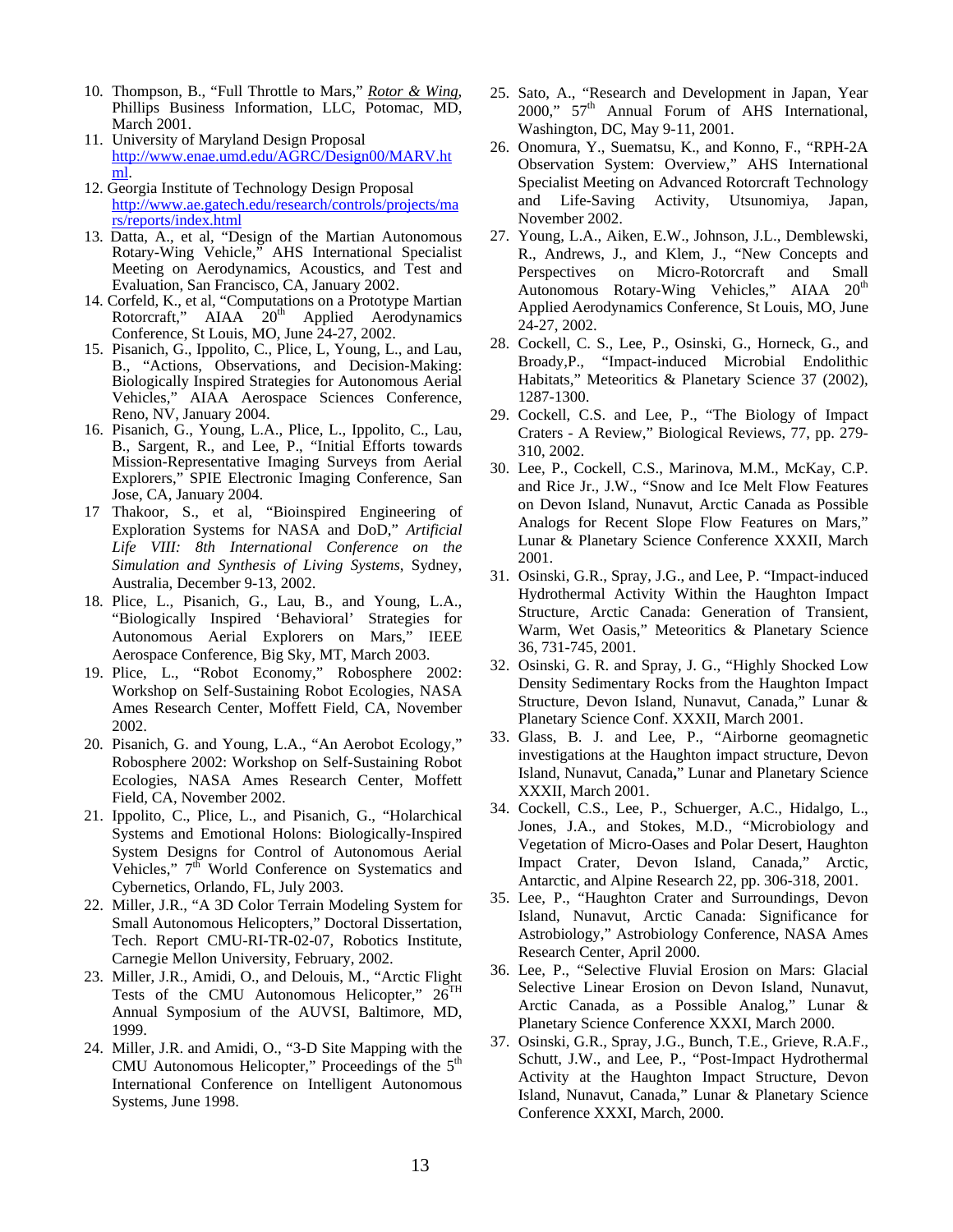- 38. Lee, P. and Rice Jr., J.W., "Small Valley Networks on Mars: The Glacial Meltwater Channel Networks of Devon Island, Nunavut Territory, Arctic Canada, as Possible Analogs," 5th Mars Conference, July 1999.
- 39. Lee, P., Rice Jr., J.W., Bunch, T.E., Grieve, R.A.F., McKay, C.P., Schutt, J.W., and Zent, A.P., "Possible Analogs for Small Valleys on Mars at the Haughton Impact Crater Site, Devon Island, Canadian High Arctic," Lunar & Planetary Science Conference XXX, March 1999.
- 40. Lee, P., Zent, A. P., et al, "A Unique Mars Analog Site: The Haughton Impact Crater and Surroundings, Devon Island, Canadian High Arctic**,**" Bull. Amer. Astron. Soc., 1999.
- 41. Zent, A.P., Bunch, T.E., Grieve, R.A.F., Lee, P., McKay, C.P., Rice Jr., J.W., and Schutt, J.W., "The Role of Brecciation in Controlling Morphology at Haughton Crater: Climatic Implications for Mars," Lunar & Planetary Science Conference XXIX, March 98, pp. 1301-1302.
- 42. Whalley, M., et al, "The NASA/Army Autonomous Rotorcraft Project," 59th Annual Forum of the AHS, International, Phoenix, AZ, May 2003.
- 43. Hellisinki University of Technology "Rollo" Ball-Shaped Robot Project http://www.automation.hut.fi/iecat/moving\_eye/home.h tml.
- 44. Sony "Q.taro" Commercial Ball-Shaped Robot http://www.portelligent.com/tas/subscribers/archive/co mponent\_archive/2002\_2Q/component\_020410.asp
- 45. Chemel, B., Mutschler, E., and Schempf, H., "Cyclops: Miniature Robotic Reconnaissance System," IEEE ICRA, Detroit, MI, May 1999.
- 46. Hoerner, S.F., *Fluid Dynamic Drag*, Hoerner Fluid Dynamics, 1965.
- **47.** Ahmad, J. and Strawn, R., "Hovering Rotor and Wake Calculations with an Overset-Grid Navier-Stokes Solver," Proceedings of the 55th Annual Forum of the American Helicopter Society, May 1999.
- 47. Potsdam, M. A. and Strawn, R. C., "CFD Simulations of Tiltrotor Configurations in Hover," Proceedings of the 58th Annual Forum of the American Helicopter Society, Montreal, Canada, June 11-13, 2002.
- 48. McMichael, J.M. and Francis, M.S., Col. USAF (Ret.), "Micro Air Vehicles - Toward a New Dimension in Flight," AUVSI Presentation, August 1997, http://www.darpa.mil/tto/mav/mav\_auvsi.html.
- 49. NASA Minority University Research and Education Program "Titan VTOL" Student Design Competition: http://www.integratedspacetechnologies.com/Titan/

#### **BIOGRAPHY**

Mr. Young has worked at NASA Ames Research Center in the area of rotorcraft research for the past twenty-two years. Mr. Young has principally focused his research on fundamental aerodynamics, advanced vehicle design, and

tiltrotor technology investigations within the Aeromechanics Branch. Mr. Young is currently leading a number of advanced rotorcraft technology efforts at NASA Ames, including the study of vertical lift planetary aerial vehicles, Mars rotorcraft, and micro-rotorcraft concepts. Mr. Young is also leading the Intelligent Aerial Vehicle (IAV) effort at NASA Ames – which is sponsored by the Intelligent Systems project, an element of the NASA CICT (Computing, Information and Communications Technology) program. The IAV research focuses on the development and demonstration of bio-inspired technologies to enable/enhance autonomous aerial explorers.

## **APPENDIX A – SRFA & MARS ROTORCRAFT**

#### *Nomenclature*

a Speed of sound, m/sec A Rotor disk area,  $A = \pi R^2$ , m<sup>2</sup>  $c_{\rm do}$  Rotor blade airfoil mean profile drag coefficient  $C_P$  Power coefficient,  $C_P = P / \rho A V_{\text{Tip}}^3$  $C_T$  Thrust coefficient,  $C_T = T / \rho A V_{Tip}^2$  $c_{\text{Tip}}$  Blade tip chord length, m k Rotor induced power constant  $M_{Tip}$  Tip Mach number,  $M_{Tip} = V_{Tip}/a$ N Number of rotor blades per rotor P Rotor power, watt R Rotor radius, m  $Re<sub>Tip</sub>$  Tip Reynolds number T Rotor thrust, N  $V_{Tip}$  Tip speed, m/sec,  $V_{Tip} = \Omega R$ ρ Atmospheric density  $\theta_{0.75}$  Rotor collective, blade pitch angle at 75% radius Ω Rotor speed, radians/sec

#### *"Vision Mission"*

This proposed mission study represents a natural transition of SRFA terrestrial investigations into Mars rotorcraft planetary science missions. The proposed Space Science Vision Mission to be studied is an augmentation of the MSL 2009 mission technology to address Mars surface exploration for any of the two study cases: 13) Search for Evidence of Past Life;14) Exploration of Hydrothermal Habitats. In both cases, advanced *in situ* exploration is required and this calls for 1) ability to gain access to sites and samples of interest especially in areas having steep slopes 2) ability to identify samples of special interest; 3) tools to acquire those samples, 4) high quality instrumentation to analyze samples and 5) sufficient time to take advantage of all these capabilities.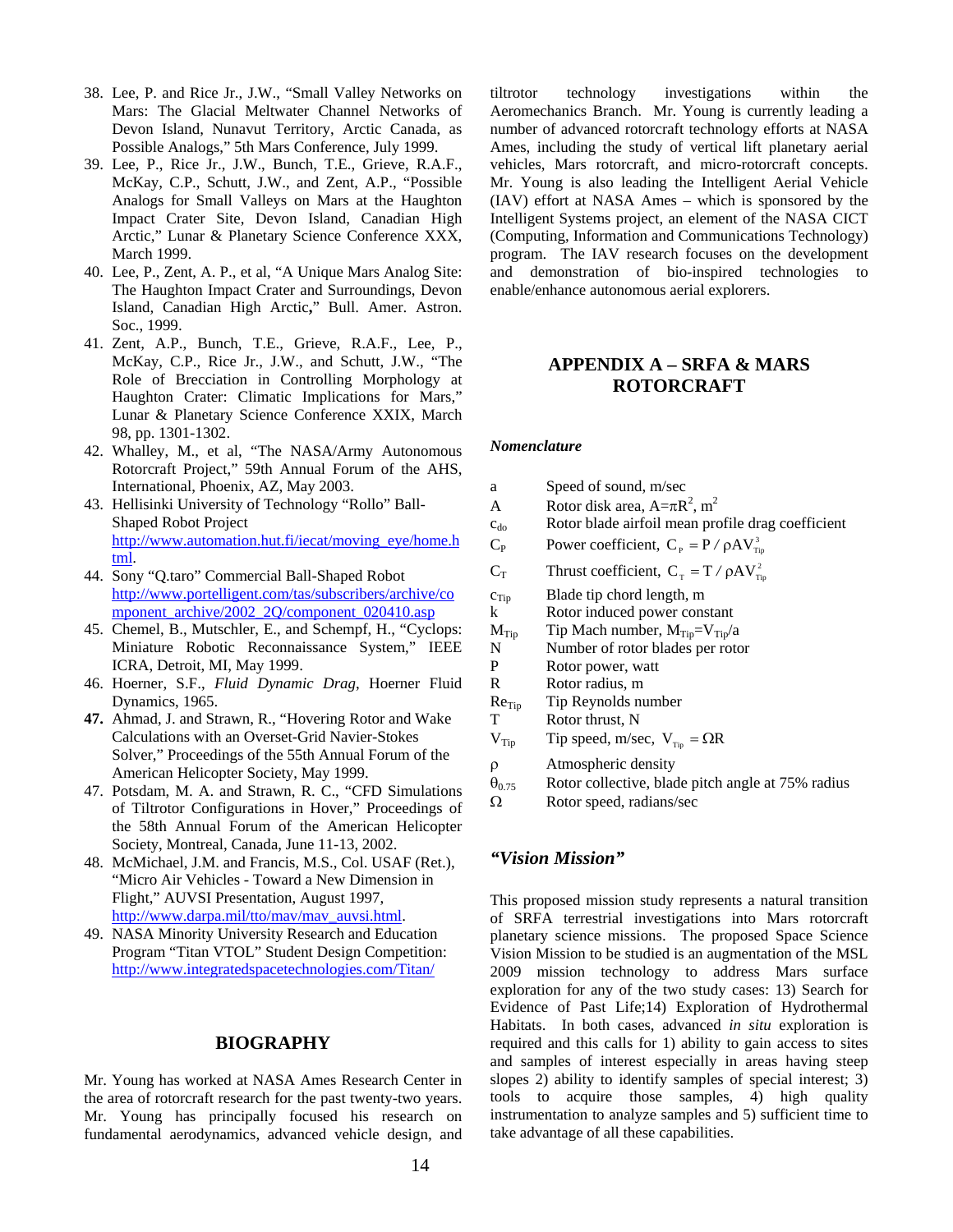The planned 2009 Mars Science Laboratory doubtless will be provided with a powerful suite of instruments and sample acquisition tools. It will have nuclear power ensuring long lifetime and it will have a large six-wheeled rover to provide mobility. With the planned tightening of the landing error ellipse to  $\sim$  10 km in length and the plans for a 'skycrane' soft landing, the MSL mission architecture comes close to meeting every desire for a Mars *in situ* mission. Nevertheless, the MSL rover will have problems in gaining access to steep slopes where much science interest lies (e.g., gullies, canyon walls, channel walls, hydrothermal vents) that is relevant to the study cases. Furthermore, because of the time required to carry out science analyses at each stopping point the MSL mission planned for 2009 is projected to have a range of mobility of only about 5 km even though it might be capable to travelling some hundreds of kilometers if 'turned loose' to do so.

We propose to study a mission where the mobility of the MSL is greatly enhanced by the addition of a small (20 kg), autonomous, rechargeable rotorcraft that is capable of creating an effective *radius* of operations of ~10 km, thereby opening up an *area* of 300  $km^2$  to intensive exploration including high resolution spectral mapping and sample return for analysis by MSL's payload. The rotorcraft would 1) serve as a scout for the MSL, 2) would provide detailed mapping of steep slopes, and 3) would acquire samples of fines from sites inaccessible to, or distant from, MSL (Fig. 19).

The rotorcraft would land and take-off from close to the MSL and would be electrically recharged by a cable from the MSL. Mapping data would be radio-transmitted from the rotorcraft to MSL for relay to Earth. A small (Sojourner sized) service rover would be required to link the rotorcraft to the MSL for the transfer of samples and for recharging. This service rover would also be an auxiliary science platform for MSL, one that might be used to rappel down steep slopes to reach targets identified by the rotorcraft.



Fig. 19 – Vision Mission for the Future

#### *Ongoing Analysis*

Mars rotorcraft research continues at a modest pace at NASA Ames. Recently, the focus of the Mars rotorcraft work has been on correlation of existing experimental rotor hover data [8-9] and Navier-Stokes computational fluid dynamics (CFD) predictions [14]. Unfortunately, because of hardware apparatus problems, and operating condition limitations with the Ames environmental (vacuum) chamber, the experimental data test conditions did not exactly match the CFD conditions. The experimental data ranged from a tip mach number of 0.4 to 0.49 and a tip Reynolds number of 23,500 to 30,000. The CFD "design target" condition was set for a tip Mach number of 0.65 and a tip Reynolds number of 50,000. It is currently impractical to repeat the CFD computations to match the test conditions for the experimental data set. An alternate, semi-empirical Reynolds number correction methodology has been employed instead.

The difference in tip Mach and Reynolds number conditions does not appear to have a significant effect on the rotor thrust versus collective trend. Note that a zero-shift pitchangle correction has been applied to the experimental data as compared to the data presented previously [8-9]. The agreement between the experimental data and the CFD predictions is quite good except for the higher thrust coefficient conditions at the lowest tip Mach and Reynolds number case, i.e. 0.4 and 23,500 respectively (Fig. 20).



Fig. 20 – Mars Rotor Thrust Coefficient  $(C_T)$  versus Collective  $(\theta_{0.75})$ 

The differences between experiment and prediction in terms of tip Reynolds number, however, has a profound effect on the power coefficient correlation between CFD and experimental data (Fig. 21). As an aside, it should be noted that no hub tares have been applied to the Fig. 21 experimental data. Additionally, a correction has been made to the bare shaft tares applied to the experimental data as compared to [9].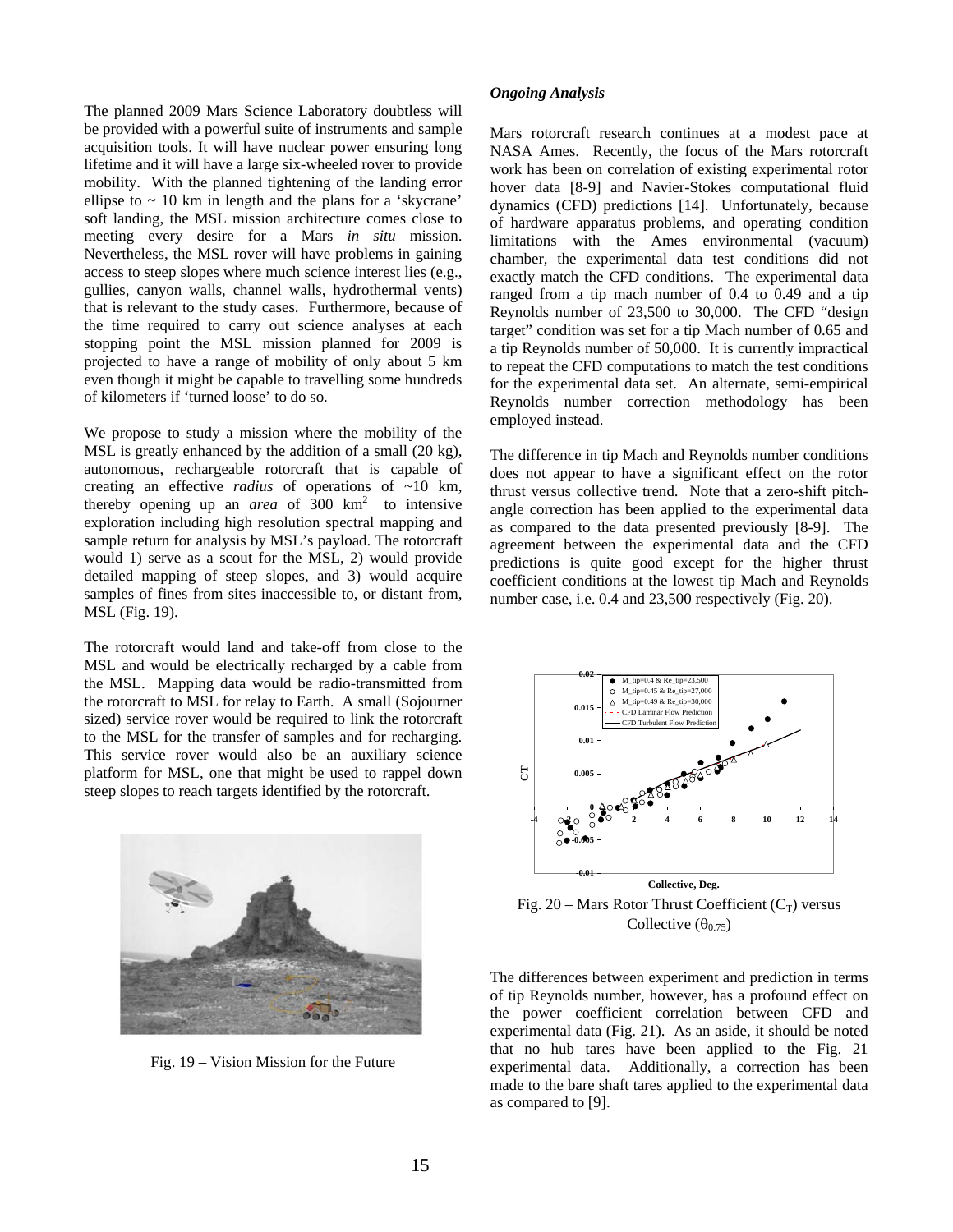

Fig.21 – C<sub>P</sub> vs  $\sqrt{C_{\text{T}}^3/2}$  (With Test/CFD Tip Mach and Reynolds Number Mismatch)

As can be seen there are considerable offsets between the CFD power predications and the experimental data. The slopes of the power versus ideal power,  $\sqrt{C_T^3}/2$ , curves are in reasonable agreement, but the profile power (the y-axis intercept) between CFD and experiment disagree significantly. Simple linear regression of the Fig. 21 data yields the induced power contribution of the baseline Mars rotor -- in the form of the induced power constant, k - which ranges from  $k=1.5$  to 2.1. The range of numbers for k is quite high as compared to conventional helicopter rotors, and is likely a consequence of the large blade root cut-out of the Mars baseline rotor (resulting in a strong trailed blade root vortex) and the relatively low overall blade aspect ratio of the rotor. The design considerations for the prototype Mars baseline rotor is discussed in some detail in [8].

Fortunately, an additional set of experimental data was acquired at low collective and thrust coefficients for the Mars baseline rotor. This low thrust/collective data clearly demonstrates that profile power for low-Reynolds number rotors (including the Mars baseline rotor) is indeed profoundly influenced by the tip Reynolds number (Fig. 22). Further, using the above noted regression analysis results for the induced power constants, k, refined estimates of the profile power as a function of Reynolds number can approximately be made. As verified by the experimental data, the Mars rotor profile power coefficient is approximately equivalent to the power coefficient measured at a collective of two deg., i.e.  $C_{p_0} \approx C_p \Big|_{\theta_{\gamma s} = 2^{\circ}}$ , except at the

higher Reynolds numbers tested.

Making use of the Fig. 22  $C_{P0}$  estimates, an empirical tip Reynolds power-law correction factor expression can be derived  $(\tilde{C}_{P0} \approx 7.65 \text{Re}_{\text{Tip}}^{0.75})$  for the baseline Mars rotor. This empirical Reynolds number correction can be applied to the CFD results to determine whether or not the previously noted correlation differences do, in fact, stem from the mismatch in the specified CFD  $\text{Re}_{\text{Tip}}$  and the experimental test conditions.



Fig. 22 – Influence of Tip Reynolds Number on Power Coefficient (low thrust/collective)

Figure 23a-c is the result of these Reynolds number corrections as applied to the CFD predictions. The power law scaling implied by the Fig. 22 data ( $C_{p_0} \propto Re_{\overline{r_{ip}}}^{-0.75}$ ) is somewhat unexpected. Previous research [46] would suggest that the inboard spar (circular cylinder with flatplate inplane stiffeners) contribution to the rotor profile power would approximately scale to  $\propto 1/Re_{\text{Tip}}$  and the outer blade fairing Eppler 387 airfoil would scale  $\propto 1/\sqrt{Re_{\rm Tip}}$  at these low-Reynolds numbers  $( $5x10^5$ ). This is a subject of$ ongoing research.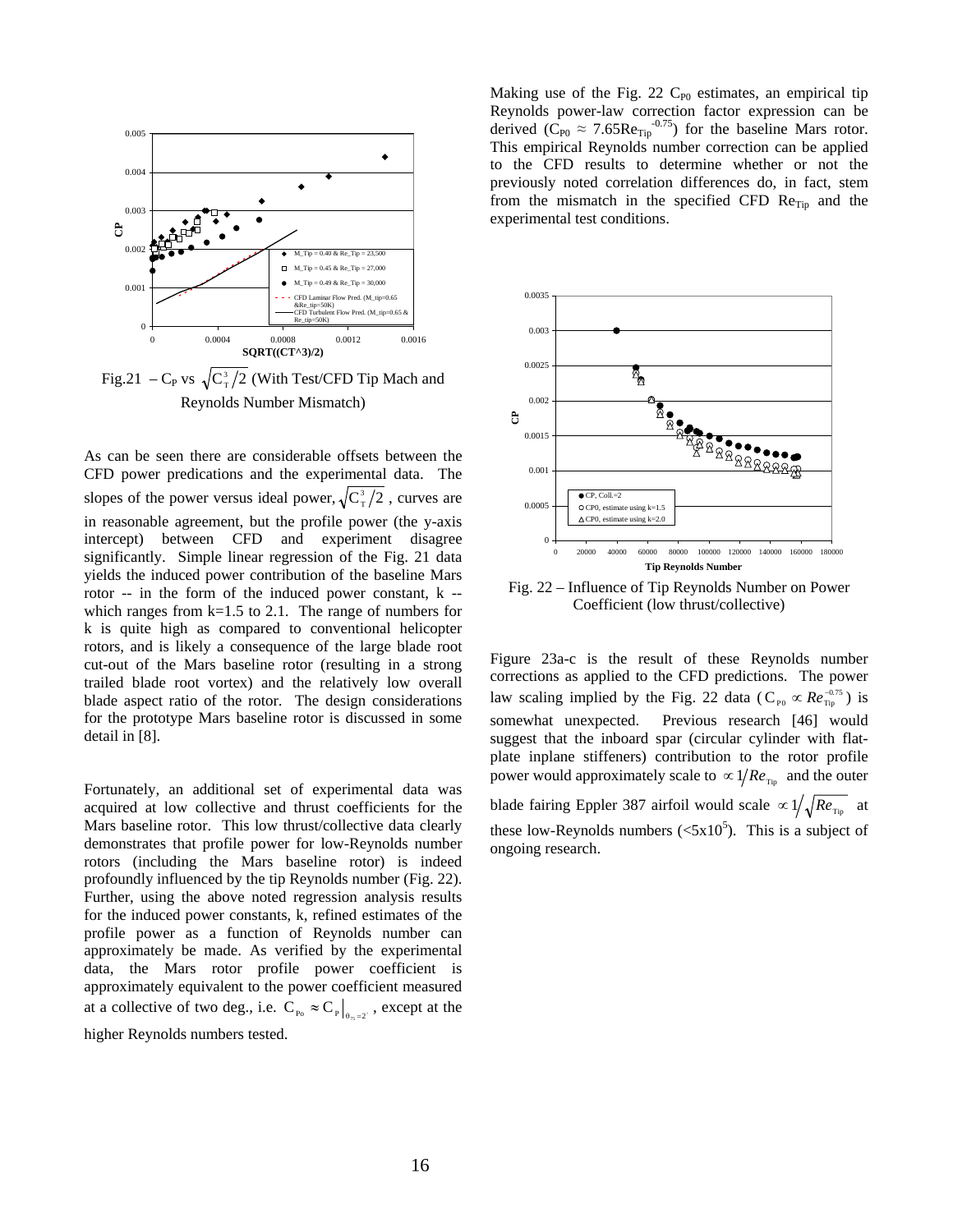

Fig. 23 – CFD Predictions: (a) Corrected to Match Data at 23,500 Tip Reynolds Number, (b) 27,000, and (c) 30,000

From the above correlation results, two conclusions can be drawn (or amplified from earlier assessments). First, the CFD predictions seem to capture the general trends of the experimental data; overall "blind-test" accuracy is comparable to similar CFD results for conventional helicopter rotors [47-48]. It is interesting to note the divergence of predicted power curve with the experimental data at  $Re_{\text{Tip}}=23,500$ . This is to be somewhat expected as this test condition represents the greatest curve-fit extrapolation required for the profile power correction. Nonetheless, the correlation is still overall quite good. Second, the [14] CFD results – and the Fig. 23a-c trends – are very encouraging as to achieving reasonable levels of profile power as tip Reynolds number is increased (to design target levels of  $~50,000$ ). And, in fact, the [14] predictions -- now validated in part by the [8-9] experimental data – lend considerable weight to engineering studies that suggest that acceptable rotor hover figures of merit can be achieved for rotors designed to operate under Mars surface atmospheric conditions.

## **APPENDIX B – SRFA & A STUDENT DESIGN COMPETITION**

The Army/NASA Rotorcraft Division and the NASA Ames Education Office are currently working towards sponsoring a MUREP (Minority University Research and Education Program) student design competition. The purpose of this student design competition is to perform initial conceptual design work that will ultimately lead to the development of a comprehensive "terrestrial extreme environment explorer  $(TE^3)$ " system. This conceptual design project is very much consistent with the overarching theme of this paper - which is to place new automation/robotics tools, in particular small autonomous aerial vehicles, into the hands of field scientists. Using small cost-effective UAVs to support NASA science missions will empower researchers to achieve substantial productivity improvements. The general outline of the competition RFP and proposed rules and guidelines is noted below.

#### *Mission Assumption:*

The "terrestrial extreme environment explorer  $(TE^3)$ " system is envisioned as a small semi-automated/semiteleoperated research station that can periodically launch, recover, and service one, or more, automated aerial vehicles to conduct remote field science missions (Fig. 24). The student design teams should assume that first deployment of a  $TE<sup>3</sup>$  system should occur by 2008. The initial deployment should be assumed to occur at the Haughton Crater, Devon Island, Canada, Mars-analog site -- refer to http://www.marsonearth.org – though subsequent deployments could be at multiple, alternate sites. The total duration of a  $TE^3$  system deployment should be assumed to be one calendar year. The objective of the  $TE^3$  system deployment is twofold: 1. To provide field scientists robotic tools that have enhanced mobility to acquire data and to extend their effective "field season" by reducing the need for their onsite presence, or proceeding with scientific investigations in their absence; 2. To act as a technology demonstrator as a first step to robotic colony/outpost architectures for future planetary science missions.